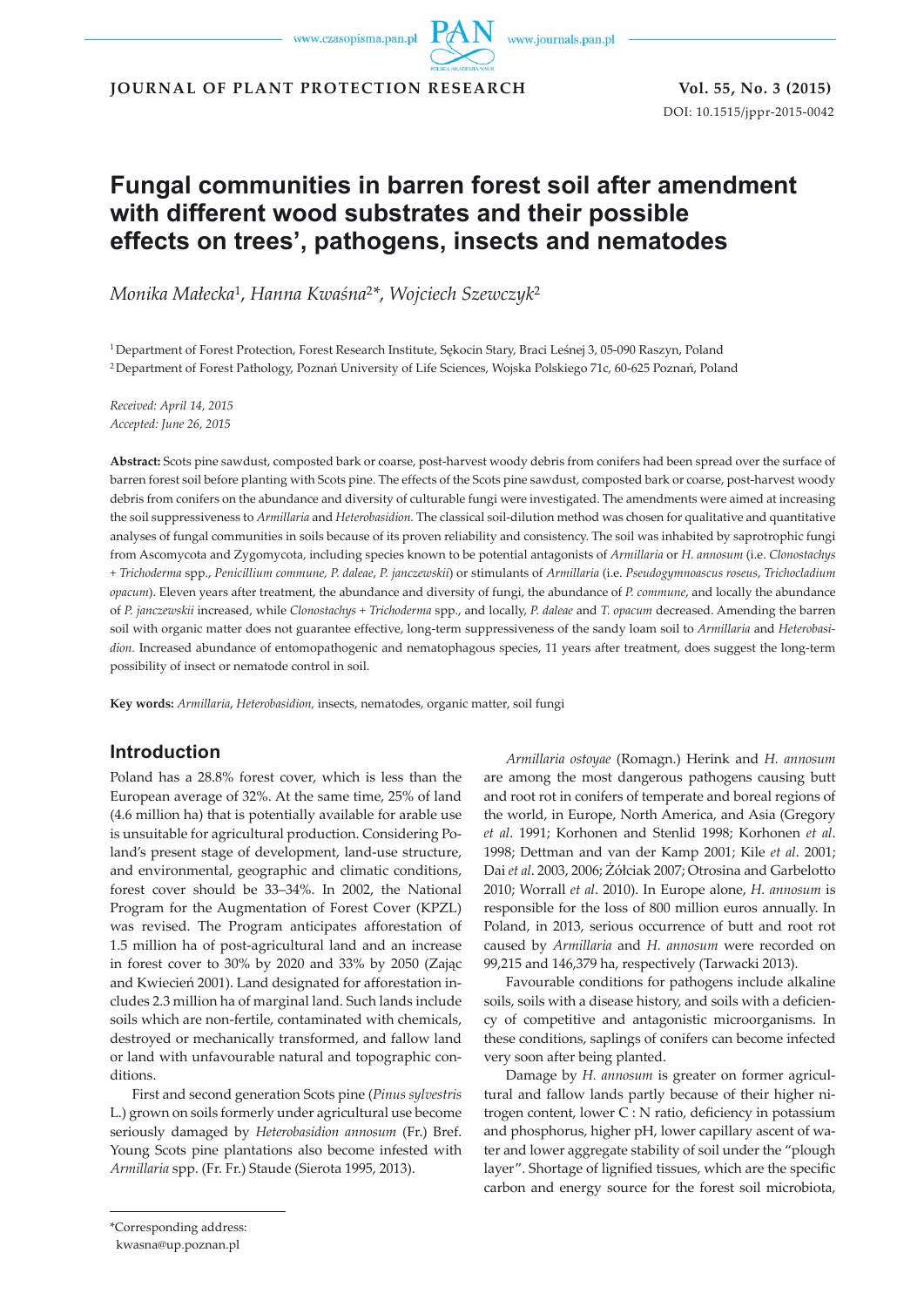www.czasopisma.pan.pl



creates an unfavourable habitat for microorganisms that could contribute to forest site-forming processes (Trojanowski and Heider 1975).

The aim of the research was to determine the abundance, diversity, and temporal distribution of culturable fungi in barren forest soils amended with different forms of organic matter, i.e. Scots pine sawdust, composted bark and coarse, post-harvest coniferous woody debris. The hypothesis was that organic matter amendment would change the physical and chemical properties of soil, which in turn would initiate and stimulate microbiological shifts that would increase the long-term suppressiveness of soil to *Armillaria* and *Heterobasidion.* The classical soil-dilution method was chosen for qualitative and quantitative analyses of fungal communities in soils because of the method's proven reliability and consistency. The affiliation, activity and microbiological relationships of many soil fungi detected with such culture-based methods are already known. The microbiological status of soils so determined, can be used for comparing habitat qualities/properties. Alternative methods of profiling based on DNA sequences were not used because they tend to detect different communities. The communities most often detected are of non-culturable or slow-growing, non-sporulating organisms with unknown affiliation or activity and less obvious relevance in microbiological interactions (Kwaśna *et al*. 2008; van Elsas and Boersma 2011).

## **Materials and Methods**

#### **Site description and treatments**

The experiment was established on barren, uncultivated soil in the Bielsk Forest District (north-east Poland, 23°11′11″E, 52°45′54″N). In October 2001, an area of 0.4 ha

was divided into 20 plots of 200 m<sup>2</sup> (10  $\times$  20 m). Scots pine sawdust, composted bark or coarse, post-harvest coniferous woody debris was spread on the surface of the plots, along the proposed planting rows. The amount of amendment used was 7.5 dm<sup>3</sup> per 1 m × 0.4 m area. One-year-old Scots pine seedlings were planted 0.6 m apart, in rows 1.2 apart. The seedlings were planted in spring 2002 which was eight months after amendments were applied. In an additional treatment, 0.4 dm<sup>3</sup> of composted bark was placed under the roots of each of the one-year-old Scots pine seedlings while they were being planted in spring 2002. In control plots, Scots pine seedlings were planted into non-amended soil. Treatment and control plots were replicated four times in a randomised block design.

Composted bark was prepared in windrows (4–5 m wide, 2.5–3 m high) and consisted exclusively of Scots pine bark. Composting occurred in three phases: 1) an initial phase of 1–2 days during which easily degradable compounds were decomposed; 2) a thermophilic phase, lasting several months, with temperatures 40–80°C, in which cellulose was primarily degraded; 3) a stabilisation phase, with a decreased rate of decomposition, lower temperature and colonisation by mesophilic microorganisms. Composted bark contained 5% readily degradable carbon (cellulose).

The soil in the plots was sandy-loam (10.8% clay, 13.6% silt, and 75.6% sand), with 0.353% organic carbon content, and a pH of 4.41 in water (Table 1). Increased amounts of carbon, nitrogen, phosphorus (3–4×), and potassium were present 11 years after treatment. The first year of the experiment (2002) was slightly warmer (mean annual temperature 8.25°C) and dryer (total annual rainfall 489.4 mm) than the last year (2012) when the mean temperature was 7.0°C and total annual rainfall was 611.0 mm.

**Table 1.** Physicochemical properties of the barren forest topsoil (3–20 cm layer) before organic substrate amendments (2001) and 11 years after amendments (2012)

|                                                                       |                       | 11-year-old Penicillium sylvestris plantation (2012) |                        |                   |                            |                   |  |  |  |  |
|-----------------------------------------------------------------------|-----------------------|------------------------------------------------------|------------------------|-------------------|----------------------------|-------------------|--|--|--|--|
| Soil characteristics                                                  | Barren<br>forest soil | Scots pine                                           | composted bark         |                   | coarse<br>coniferous       |                   |  |  |  |  |
|                                                                       | (2001)                | sawdust-<br>spread                                   | under roots            | spread            | woody<br>debris-<br>spread | the control       |  |  |  |  |
| pH in KCl <sup>1</sup>                                                | 3.970                 | 3.945                                                | 4.030                  | 3.940             | 3.955                      | 4.000             |  |  |  |  |
| pH in H <sub>2</sub> O                                                | 4.410                 | 4.710                                                | 4.720                  | 4.695             | 4.510                      | 4.585             |  |  |  |  |
| Organic carbon $(\%)^2$                                               | 0.353                 | $0.470$ abcd                                         | $0.357$ aefg           | $0.553$ behi      | $0.419$ cfhj               | $0.453$ dgij      |  |  |  |  |
| Total nitrogen $(\%)^3$                                               | 0.029                 | 0.049                                                | 0.040                  | 0.056             | 0.046                      | 0.048             |  |  |  |  |
| C: N                                                                  | 12.10                 | 9.40                                                 | 9.15                   | 9.80              | 9.15                       | 9.15              |  |  |  |  |
| Extractable phosphorus $P_2O_5$ [mg · kg <sup>-1</sup> ] <sup>4</sup> | 48.0                  | 193.0                                                | 172.0                  | 207.0             | 195.0                      | 200.0             |  |  |  |  |
| Extractable potassium $[mg \cdot kg^{-1}]^5$                          | 7.00                  | 11.70                                                | 10.95                  | 12.10             | 10.00                      | 11.25             |  |  |  |  |
| Extractable magnesium $[mg \cdot kg^{-1}]^5$                          | 1.00                  | 1.10                                                 | 1.05                   | 1.35              | 1.00                       | 1.20              |  |  |  |  |
| Extractable calcium $[mg \cdot kg^{-1}]^5$                            | 7.00                  | 8.00 <sub>abc</sub>                                  | $4.30$ <sup>adef</sup> | $13.10$ bdgh      | $5.10$ cegi                | $8.25$ fhi        |  |  |  |  |
| Extractable sodium $[mg \cdot kg^{-1}]^5$                             | 4.00                  | $1.65$ abc                                           | 0.75a                  | 1.00 <sup>b</sup> | 0.90c                      | 0.90 <sup>d</sup> |  |  |  |  |

<sup>1</sup>analysed with potentiometer according to norm PN-ISO 103390:1997

<sup>2</sup>analysed chemically according to norm PN-ISO 10694:2002

3analysed chemically according to norm PN-13878:2002

<sup>4</sup>analysed chemically with method of Egner-Riehm

<sup>5</sup>analysed chemically according to procedure PB-05 ed. 2

The same letter indicates a statistically significant difference according to one-way ANOVA at p ≤ 0.001 or at p *≤* 0.05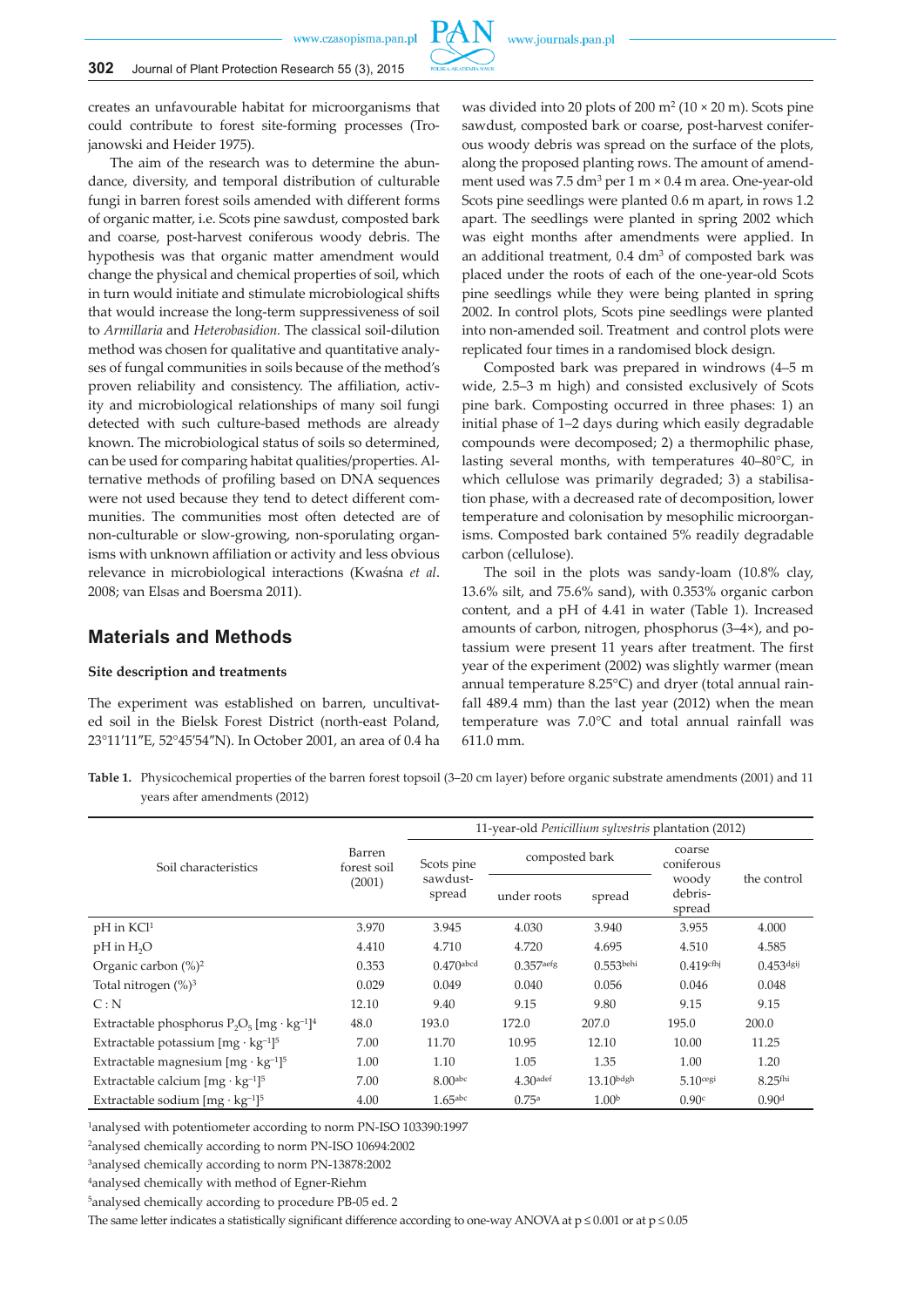PA

#### **Collection of samples**

In September 2002 (10 months after treatment) and 2012 (11 years after treatment), six 7.5-cm-diam. cores of non-rhizosphere soil were collected from the A horizon (0–20 cm deep) along a row of the Scots pine trees in each of the four randomised plots in each treatment. The sample from a single plot were bulked together and mixed by rotating for 10 h.

#### **Isolation and identification of fungi**

Soil fungi were isolated using the soil-dilution method (Warcup 1950, 1955). From the four bulked sub-samples of each plot, 1 g of soil was diluted in 149 g of sterile quartz sand and 0.02 g of the mixture was put into a Petri dish, then covered with liquid (50°C) Johnson-Martin's agar (JMA; glucose 10 g ⋅ l<sup>-1</sup>, peptone 5 g ⋅ l<sup>-1</sup>, KH<sub>2</sub>PO<sub>4</sub> 1 g ⋅ ∙ l–1, MgSO4 ∙ 7H2O 0.5 g ∙ l–1, rose Bengal 0.03 g ∙ l–1, aureomycin 0.0025 g ∙ l–1, agar 20 g ∙ l–1). Eight replicates (Petri dishes) were made for each plot (= 32 Petri dishes for a treatment). All plates were incubated for 20 days at 25°C.

All colonies on each plate were examined macroand microscopically and distinguished on the basis of colour, growth rate, hyphal characteristics, and sporulation. Colonies of each species were counted and representatives of fungi were identified by morphotyping on Potato Dextrose Agar (PDA; Difco PDA 39 g ⋅ l<sup>-1</sup>, pH 5.5) and Synthetic Nutrient Agar (SNA; KH<sub>2</sub>PO<sub>4</sub> 1 g ⋅ l<sup>-1</sup>, KNO<sub>3</sub> 1 g ⋅ l<sup>-1</sup>, MgSO<sub>4</sub> ⋅ 7H<sub>2</sub>O 0.5 g ⋅ l<sup>-1</sup>, KCl 0.5 g ⋅ l<sup>-1</sup>, glucose 0.2 g ∙ l–1, sucrose 0.2 g ∙ l–1, agar 20 g ∙ l–1). The *Aspergillus* and *Penicillium* species were identified on Czapek Yeast Autolysate agar (CYA; sucrose 30 g ∙ l–1, powdered yeast extract 5 g ⋅ l<sup>-1</sup>, KH<sub>2</sub>PO<sub>4</sub> 1 g ⋅ l<sup>-1</sup>, Czapek concentrate  $10 \text{ ml} \cdot \text{ l}^{-1}$ , agar  $15 \text{ g} \cdot \text{ l}^{-1}$ ) and 2% Malt Extract Agar (MEA; powdered malt extract 20 g ⋅ l<sup>-1</sup>, glucose 20 g ⋅ l<sup>-1</sup>, peptone 1 g ⋅ l<sup>-1</sup>, agar 20 g ⋅ l<sup>-1</sup>). Identification was made using mycological keys (Raper and Thom 1949; Barron 1968; Domsch *et al.* 1980; Pitt 1979; Klich and Pitt 1992). Fungi abundance was defined as the number of colony forming units (*cfu*) in a treatment. Frequency of an individual species or group of species was defined as percentage of isolates in the total number of isolates. Diversity was defined as the number of species in a treatment. A species, or group of related species of fungi, was considered as: (i) eudominant, with a frequency of 10–100%; (ii) dominant, with a frequency of 5–10%; (iii) subdominant, with a frequency of 2–5%; (iv) recedent, with a frequency of 1–2%; (v) subrecedent, with a frequency of 0–1%, in at least one treatment (Tischler 1949).

#### **Statistics**

Differences in soil chemical properties and numbers of *cfu* from two different samples, were analysed with oneway analysis of variance (ANOVA) using Statgraphics™ Centurion (Statpoint Technologies, Inc. Warrenton, VA, USA). Diversity within and between microbial communities was compared using diversity indices calculated for each community (Magurran 1988). Species richness was indicated by the total number of species in the community, Margalef's index (DMg), Shannon's diversity index (H'), and Simpson's diversity index (D). Evenness and dominance were indicated by Shannon's evenness index (E), and Berger-Parker's index (d). Similarity between fungal communities in two systems was determined by calculating the qualitative Sorensen's similarity index (CS). Relationships between the soil chemical properties and the abundances of fungi were estimated using Pearson's correlation coefficient.

## **Results**

A total of 93 species of saprotrophic soil fungi from Ascomycota and Zygomycota were recorded in the barren, non-rhizosphere forest soil 10 months and 11 years after amending the soil with Scots pine sawdust, composted bark or coarse coniferous woody debris and after having been planted with Scots pines (Table 2). There were increases between 2002 and 2012 in total abundance of fungi, diversity of fungi, abundance of *Acremonium + Sagenomella* spp*., Aspergillus* spp., *Oidiodendron* spp. and *Penicillium* + *Talaromyces* spp., and often of the entomopathogenic and nematophagous species. There were decreases in abundance of *Mortierella* spp. and *Clonostachys* + *Trichoderma* spp. (Fig. 1, Table 3). There were 16 eudominant, 28 dominant, eight subdominant, five recedent, and 36 subrecedent species. Twenty-one species, including *A. kiliense* Grütz, *A. pteridii* W. Gams, *A. strictum* W. Gams, *A. ochraceus* Wilhelm, *C. albicans* Berkhout, *C. merdarium*  (Link ex Grev), *C. candelabrum* (Bonord.) Schroers, *Mortierella* spp., *P. lilacinus* (Thom) Samson, *P. adametzii* Zaleski, *P. brevicompactum* Dierckx, *P. citreo-viride* Biourge, *P. cyclopium* Westling*, P. lilacinum* Thom, *T. opacum* (Corda) Hughes, *T. polysporum* (Link ex Pers.) Rifai*, T. mentagrophytes* (Robin) Blanchard, and *U. nana* (Linnem.) Arx already occurred 10 months after the treatment. Fifty-six species, including *A. fusidioides* (Nicot) W. Gams*, A. niger*  Tiegh.*, C. cladosporioides* (Fresen.) G.A. de Vries, *O. griseum*  Robak, *P. commune* Thom, *P. steckii* Zaleski and *P. vinaceum*  J.C. Gilman & E.V. Abbott (eudominants and dominants), and all subdominants, recedents and subrecedents, only began to occur 11 years after treatment. The most frequent *Penicillium* species were *P. commune*, *P. daleae* Zaleski, *P. janczewskii* Zaleski*, P. lilacinum* Thom*, P. steckii*, and *P. vinaceum.* From the *Trichoderma*, only *T. polysporum* was among the eudominants. Another three *Trichoderma* species, i.e. *T. hamatum* (Bonord.) Bain, *T. koningii* Oudem., and *T. viride* Pers. were among the dominants.

The relatively small number of fungal taxa and the infrequent occurrence of many taxa soon after treatment, resulted in relatively small diversity indices based on species richness (DMg) and proportional abundance of species (H') (Table 4). There was significantly more diversity after 11 years than 10 months after treatment. Communities were more evenly distributed after 11 years. Dominance, to a greater or lesser extent, of single taxa after 11 years resulted in smaller values for Shannon's evenness index (E) and often higher values for the dominance index (d). Sorensen's qualitative similarity index (CS), when used for comparing fungal communities between the two samples, showed there was the most similarity after the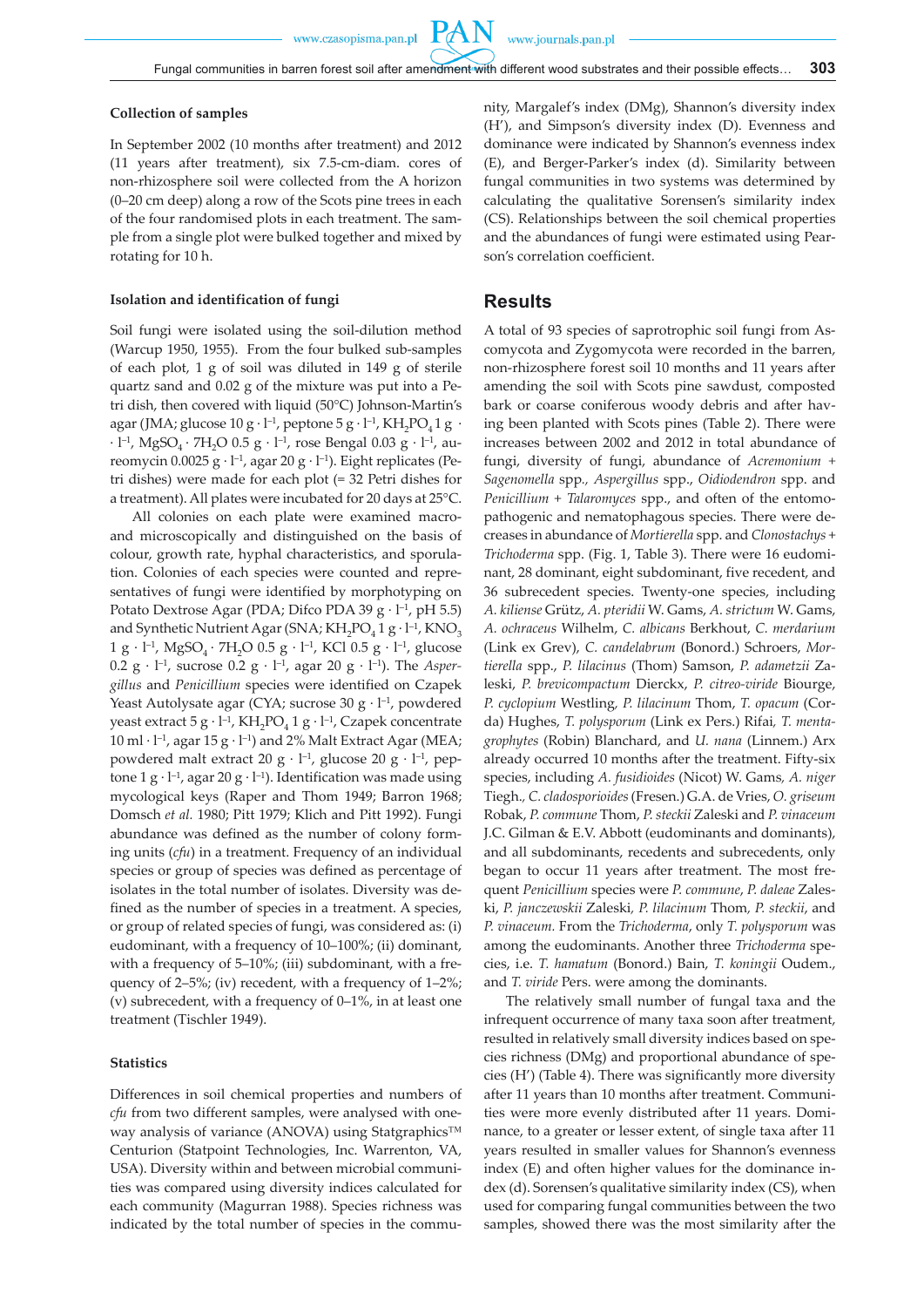

**Table 2.** Frequency (%) of fungi in barren forest soil recently amended with organic substrates and planted with Scots pines (2002), and the frequency 11 years after amending (2012)

|                |                                                                               | Organic matter amendment                |                          |                          |                                                           |                             |                          |                                               |                                               |                          |                          |  |
|----------------|-------------------------------------------------------------------------------|-----------------------------------------|--------------------------|--------------------------|-----------------------------------------------------------|-----------------------------|--------------------------|-----------------------------------------------|-----------------------------------------------|--------------------------|--------------------------|--|
|                |                                                                               | composted bark<br>Scots pine            |                          |                          |                                                           |                             |                          |                                               | coarse                                        |                          |                          |  |
| No.            | Taxon                                                                         | sawdust-<br>spread                      |                          |                          | under roots                                               | spread                      |                          | coniferous<br>woody debris-<br>spread         |                                               |                          | the control              |  |
|                |                                                                               | 2002                                    | 2012                     | 2002                     | 2012                                                      | 2002                        | 2012                     | 2002                                          | 2012                                          | 2002                     | 2012                     |  |
|                |                                                                               |                                         |                          |                          | Eudominants (frequency 10-100% in at least one treatment) |                             |                          |                                               |                                               |                          |                          |  |
| $\mathbf{1}$   | Acremonium fusidioides (Nicot) W. Gams                                        | $\overline{\phantom{a}}$                | 15.1 <sup>ab</sup>       | $\overline{\phantom{0}}$ | 9.1c                                                      | $\equiv$                    | 3.7 <sup>a</sup>         | $\equiv$                                      | 18.6 <sup>c</sup>                             | $\qquad \qquad -$        | 5.6 <sup>b</sup>         |  |
| $\overline{2}$ | Cladosporium spp.                                                             | $\qquad \qquad -$                       | $\overline{\phantom{0}}$ | $\qquad \qquad -$        | $\equiv$                                                  | $\equiv$                    | 0.5 <sup>a</sup>         | 3.5                                           | 0.7 <sup>b</sup>                              | $\equiv$                 | $13.8^{\rm ab}$          |  |
| 3              | Clonostachys candelabrum (Bonord.) Schroers                                   | $\overline{\phantom{a}}$                | $\equiv$                 | $\overline{\phantom{m}}$ | $\equiv$                                                  | $\qquad \qquad -$           | $\equiv$                 | 25.9                                          | $\qquad \qquad -$                             | $\overline{\phantom{0}}$ | $\overline{\phantom{m}}$ |  |
| 4              | Oidiodendron tenuissimum (Peck)<br>S. Hughes                                  | 7.1 <sup>a</sup>                        | $32.8$ abe               |                          | 11.4 <sup>bcdf</sup>                                      |                             | 21.6 <sup>cg</sup>       | $\equiv$                                      | $26.6$ <sup>dh</sup>                          |                          | 5.6 <sup>efgh</sup>      |  |
| 5              | Penicillium citrinum Thom                                                     |                                         |                          |                          |                                                           |                             |                          |                                               | $\qquad \qquad -$                             | 10.4                     |                          |  |
| 6              | P. commune Thom                                                               | $\overline{\phantom{0}}$                | 10.6 <sup>ab</sup>       | $\overline{\phantom{0}}$ | 22.8 <sup>ad</sup>                                        | $\qquad \qquad -$           | $31.6$ bce               | $\overline{\phantom{a}}$                      | $18.2$ ce                                     | $\equiv$                 | 8.2 <sup>de</sup>        |  |
| 7              | P. cyclopium Westling                                                         | $\qquad \qquad -$                       | $\qquad \qquad -$        | $\overline{\phantom{m}}$ | $\qquad \qquad -$                                         | 5.7 <sup>a</sup>            | $\overline{\phantom{0}}$ | $\equiv$                                      | $\overline{\phantom{a}}$                      | 23.6 <sup>a</sup>        | $\overline{\phantom{a}}$ |  |
| 8              | P. daleae Zaleski                                                             | $\overline{\phantom{m}}$                | $\equiv$                 | 7.7                      | $\equiv$                                                  | 5.7                         | $\equiv$                 | 29.2                                          | $1.0\,$                                       | $\qquad \qquad -$        | $\equiv$                 |  |
| 9              | P. janczewskii Zaleski                                                        | 7.1a                                    | 6.6                      | 10.1 <sup>b</sup>        | 0.5 <sup>bef</sup>                                        | 11.5 <sup>c</sup>           | 2.9c                     | 17.2 <sup>ad</sup>                            | 8.8 <sup>df</sup>                             | $\overline{\phantom{0}}$ | 5.6 <sup>e</sup>         |  |
| 10             | P. lilacinum Thom                                                             | $\qquad \qquad -$                       | $\equiv$                 | 28.3                     | $\qquad \qquad -$                                         | 17.1                        | $\overline{\phantom{m}}$ | $\overline{\phantom{0}}$                      | $\overline{\phantom{a}}$                      | $\overline{\phantom{0}}$ | $\overline{\phantom{m}}$ |  |
| 11             | P. purpurescens Sopp                                                          | 25.1a                                   | $\qquad \qquad -$        | $\overline{\phantom{m}}$ | $\overline{\phantom{0}}$                                  | $\overline{\phantom{0}}$    | $\overline{\phantom{0}}$ |                                               | $\overline{\phantom{m}}$                      | 10.4 <sup>a</sup>        | $\overline{\phantom{m}}$ |  |
| 12             | P. steckii Zaleski                                                            | $\overline{\phantom{a}}$                | 1.4 <sup>a</sup>         | $\equiv$                 | $10.3$ abc                                                | $\overline{\phantom{0}}$    | 1.1 <sup>b</sup>         | $\equiv$                                      | 2.6 <sup>c</sup>                              | $\qquad \qquad -$        | 5.6                      |  |
| 13             | P. vinaceum J.C. Gilman & E.V. Abbott                                         | $\qquad \qquad -$                       | 12.6 <sup>a</sup>        | $\overline{\phantom{m}}$ | 9.7 <sup>b</sup>                                          | $\qquad \qquad -$           | 16.9 <sub>bcd</sub>      | $\overline{\phantom{0}}$                      | $4.3$ <sub>ace</sub>                          | $\equiv$                 | 8.2 <sup>de</sup>        |  |
| 14             | Pseudogymnoascus roseus Raillo                                                | 7.1                                     | $\equiv$                 | $\overline{\phantom{0}}$ | $\overline{\phantom{0}}$                                  | $\overline{\phantom{0}}$    | 0.8 <sup>a</sup>         | L,                                            | $\equiv$                                      | 13.2 <sup>a</sup>        | 19.4                     |  |
| 15             | Trichocladium opacum (Corda) Hughes                                           | 14.4 <sup>a</sup><br>17.9 <sup>ab</sup> | $\equiv$                 | $\equiv$                 | $\overline{\phantom{0}}$                                  | $\qquad \qquad -$<br>14.3ac | $\equiv$<br>L,           | $\overline{\phantom{0}}$<br>6.9 <sub>bc</sub> | $\qquad \qquad -$<br>$\overline{\phantom{0}}$ | 5.3 <sup>a</sup>         | $\equiv$                 |  |
| 16             | Trichoderma polysporum (Link ex Pers.) Rifai                                  |                                         | $\equiv$                 |                          | Dominants (frequency 5-10% in at least one treatment)     |                             |                          |                                               |                                               | $\overline{\phantom{a}}$ | $\qquad \qquad -$        |  |
| $17\,$         | A. kiliense Grütz                                                             | $\overline{\phantom{0}}$                | $\overline{\phantom{0}}$ | 10.0                     |                                                           |                             | $\overline{\phantom{0}}$ |                                               |                                               | 5.3                      | $\overline{\phantom{m}}$ |  |
| 18             | A. pteridii W. Gams                                                           | 7.1                                     | $\qquad \qquad -$        | $\equiv$                 |                                                           | -<br>$\equiv$               | $\overline{\phantom{0}}$ |                                               | $\equiv$                                      | $\qquad \qquad -$        | $\overline{\phantom{m}}$ |  |
| 19             | A. roseogriseum (S.B. Saksena) W. Gams                                        | $\overline{\phantom{0}}$                | 0.4                      | $\overline{\phantom{0}}$ | $\overline{\phantom{0}}$                                  | $\equiv$                    | 0.3                      | -                                             | $\qquad \qquad -$                             | 5.3                      | $\qquad \qquad -$        |  |
| 20             | A. strictum W. Gams                                                           | $\overline{\phantom{m}}$                | $\equiv$                 | $\overline{\phantom{0}}$ | $\qquad \qquad -$                                         | 8.6                         | $\equiv$                 | $\overline{\phantom{0}}$                      | $\qquad \qquad -$                             | $\qquad \qquad -$        | $\overline{\phantom{m}}$ |  |
| 21             | Alternaria alternata (Fr.) Keissl.                                            | 7.1                                     | $\overline{\phantom{0}}$ | $\overline{\phantom{0}}$ | $\qquad \qquad -$                                         | $\overline{\phantom{0}}$    | $\overline{\phantom{0}}$ | $\overline{\phantom{0}}$                      | $\overline{\phantom{a}}$                      | $\overline{\phantom{0}}$ | 2.8                      |  |
| 22             | Aspergillus niger Tiegh.                                                      | $\equiv$                                | 1.0                      | $\overline{\phantom{m}}$ | 5.2                                                       | $\equiv$                    | 2.9                      | $\overline{\phantom{0}}$                      | 0.7                                           | $\qquad \qquad -$        | $\overline{\phantom{0}}$ |  |
| 23             | A. ochraceus Wilhelm                                                          | $\overline{\phantom{a}}$                | $\qquad \qquad -$        | 5.2                      | $\qquad \qquad -$                                         | $\overline{\phantom{a}}$    | $\qquad \qquad -$        | —                                             | $\equiv$                                      | $\qquad \qquad -$        | $\overline{\phantom{0}}$ |  |
| 24             | Candida albicans Berkhout                                                     | $\qquad \qquad -$                       | $\qquad \qquad -$        | $\equiv$                 | $\overline{\phantom{0}}$                                  | 5.7                         | $\overline{\phantom{0}}$ | $\overline{\phantom{0}}$                      | $\overline{\phantom{0}}$                      | $\qquad \qquad -$        | $\overline{\phantom{0}}$ |  |
| 25             | Chrysosporium merdarium (Link ex Grev)                                        | $\overline{\phantom{m}}$                | $\qquad \qquad -$        | $\overline{\phantom{m}}$ | $\overline{\phantom{m}}$                                  | 5.7                         | $\equiv$                 | $\overline{\phantom{0}}$                      | $\overline{\phantom{a}}$                      | $\qquad \qquad -$        | $\overline{\phantom{m}}$ |  |
| 26             | C. cladosporioides (Fresen.) G.A. de Vries                                    | $\qquad \qquad -$                       | 0.7                      | $\overline{\phantom{0}}$ | $\qquad \qquad -$                                         | $\overline{\phantom{m}}$    | $\equiv$                 | $\overline{\phantom{0}}$                      | 0.7                                           | $\overline{\phantom{0}}$ | 5.6                      |  |
| 27             | Lecanicillium lecanii (Zimm.) Zare & W. Gams                                  | $\overline{\phantom{m}}$                | 0.4                      | 7.7                      | 2.9                                                       | 5.7                         | 6.4                      | $\qquad \qquad -$                             | 3.2                                           | $\qquad \qquad -$        | $\overline{\phantom{0}}$ |  |
| 28             | Leptographium lundbergii                                                      | $\overline{\phantom{0}}$                | $\qquad \qquad -$        | $\equiv$                 | $\overline{\phantom{0}}$                                  | $\overline{\phantom{0}}$    | $\overline{\phantom{0}}$ | $\qquad \qquad -$                             | $\qquad \qquad -$                             | 5.3                      | $\overline{\phantom{0}}$ |  |
| 29             | Mortierella macrocystis W. Gams                                               | $\overline{\phantom{0}}$                | $\overline{\phantom{0}}$ | 5.2                      | $\overline{\phantom{0}}$                                  | $\overline{\phantom{0}}$    | $\overline{\phantom{0}}$ | $\overline{\phantom{0}}$                      | $\qquad \qquad -$                             | $\overline{\phantom{0}}$ | $\qquad \qquad$          |  |
| 30             | M. spinosa Linnem                                                             | $\overline{\phantom{0}}$                | $\overline{\phantom{0}}$ | 7.7                      | $\overline{\phantom{0}}$                                  | $\equiv$                    | $\overline{\phantom{0}}$ | $\overline{\phantom{0}}$                      | $\overline{\phantom{m}}$                      | $\overline{\phantom{0}}$ |                          |  |
| 31             | O. griseum Robak                                                              | $\overline{\phantom{m}}$                | 1.8                      | $\equiv$                 | 9.1                                                       | $\equiv$                    | 1.9                      | $\qquad \qquad -$                             | 5.8                                           | $\overline{\phantom{0}}$ | $\overline{\phantom{0}}$ |  |
| 32             | Paecilomyces carneus (Duché & R. Heim)<br>A.H.S. Br. & G. Sm.                 | $\qquad \qquad -$                       | 1.4                      | $\equiv$                 | 0.5                                                       |                             | $\overline{a}$           | $\overline{\phantom{0}}$                      | 0.3                                           | 5.3                      |                          |  |
| 33             | P. lilacinus (Thom) Samson                                                    |                                         |                          | $\qquad \qquad -$        | $\overline{\phantom{0}}$                                  | 5.7                         | L,                       |                                               |                                               |                          |                          |  |
| 34             | P. adametzii Zalewski                                                         |                                         | L,                       | 5.2                      | $\overline{\phantom{0}}$                                  | $\equiv$                    |                          |                                               |                                               |                          |                          |  |
| 35             | P. brevicompactum Dierckx                                                     | $\overline{\phantom{0}}$                | $\overline{\phantom{0}}$ | $\overline{\phantom{0}}$ | $\overline{\phantom{0}}$                                  | 8.6                         |                          |                                               |                                               |                          |                          |  |
| $36\,$         | P. canescens Sopp                                                             |                                         |                          |                          |                                                           |                             |                          |                                               |                                               | 5.3                      |                          |  |
| 37             | P. citreo-viride Biourge                                                      |                                         |                          |                          |                                                           |                             | $\overline{\phantom{0}}$ | 5.2                                           | $\qquad \qquad -$                             | $\overline{\phantom{0}}$ |                          |  |
| 38             | Simplicillium lamellicola (F.E.V. Sm.) Zare<br>& W. Gams                      |                                         |                          |                          |                                                           |                             |                          | $\equiv$                                      | $\qquad \qquad -$                             | 5.3                      |                          |  |
| 39             | Trichoderma hamatum (Bonord.) Bain                                            | —                                       |                          |                          |                                                           | $\overline{\phantom{0}}$    | -                        | $\qquad \qquad -$                             | $\qquad \qquad -$                             | 5.3                      | $\overline{\phantom{m}}$ |  |
| 40             | T. koningii Oudem.                                                            | $\overline{\phantom{0}}$                |                          |                          |                                                           | 5.7                         |                          | 3.5                                           | 0.7                                           | $\qquad \qquad -$        | 2.8                      |  |
| 41             | T. viride Pers.                                                               | $\equiv$                                |                          | 7.7                      |                                                           | $\overline{\phantom{0}}$    |                          | $\overline{\phantom{0}}$                      | 0.3                                           | $\qquad \qquad -$        | $\overline{\phantom{0}}$ |  |
| 42             | Trichophyton mentagrophytes (Robin) Blanchard                                 | 7.1                                     |                          | $\overline{\phantom{m}}$ |                                                           |                             |                          | —                                             | $\overline{\phantom{0}}$                      |                          |                          |  |
| 43             | Ulocladium consortiale (Thüm.) Simmons                                        | $\overline{\phantom{0}}$                |                          | 5.2                      |                                                           |                             |                          | $\overline{\phantom{0}}$                      |                                               |                          |                          |  |
| 44             | Umbelopsis nana (Linnem.) Arx                                                 | $\overline{\phantom{m}}$                | $\qquad \qquad -$        | $\equiv$                 |                                                           | $\equiv$                    | $\equiv$                 | 8.6                                           | $\equiv$                                      | $\qquad \qquad -$        | $\overline{\phantom{m}}$ |  |
|                |                                                                               |                                         |                          |                          | Subdominants (frequency 2-5% in at least one treatment)   |                             |                          |                                               |                                               |                          |                          |  |
| 45             | Acrodontium salmoneum de Hoog                                                 | $\overline{\phantom{0}}$                | $\equiv$                 | $\qquad \qquad -$        |                                                           |                             |                          |                                               |                                               |                          | 2.8                      |  |
| 46             | Cladosporium herbarum (Pers.) Link                                            | $\qquad \qquad -$                       | 0.4                      |                          |                                                           | $\overline{\phantom{0}}$    | 0.5                      | $\overline{\phantom{0}}$                      | 0.7                                           | $\qquad \qquad -$        | 2.8                      |  |
| 47             | cf. Cylindrocladiella hahajimaensis (Ts. Watanabe)                            |                                         |                          |                          |                                                           |                             | 0.5                      |                                               |                                               |                          | $\overline{\phantom{a}}$ |  |
|                | Inderb., R.M. Bostock & K.V. Subbarao                                         |                                         |                          |                          |                                                           |                             |                          |                                               |                                               |                          |                          |  |
| 48             | Metacordyceps chlamydosporia (H.C.<br>Evans) G.H. Sung, J.M. Sung, Hywel-     |                                         |                          |                          |                                                           |                             |                          |                                               |                                               |                          | 2.8                      |  |
| 49             | Jones & Spatafora<br>Metarhizium anisopliae (Metschn.)                        |                                         | 2.1                      | $\overline{\phantom{0}}$ | 0.5                                                       |                             | 0.5                      |                                               |                                               |                          |                          |  |
| 50             | Sorokīn<br>Paraconiothyrium fuckelii (Sacc.) Verkley                          |                                         | 2.1                      | $\qquad \qquad -$        | 1.2                                                       |                             |                          |                                               | 0.3                                           |                          |                          |  |
| 51             | & Gruyter<br>Sagenomella diversispora (J.F.H. Beyma)                          |                                         |                          |                          | 3.4                                                       |                             | 0.5                      | —                                             | 0.7                                           |                          |                          |  |
| 52             | W. Gams<br>Talaromyces variabilis (Sopp) Samson,<br>Yilmaz, Frisvad & Seifert |                                         |                          |                          | 2.8                                                       |                             |                          |                                               | 0.3                                           |                          |                          |  |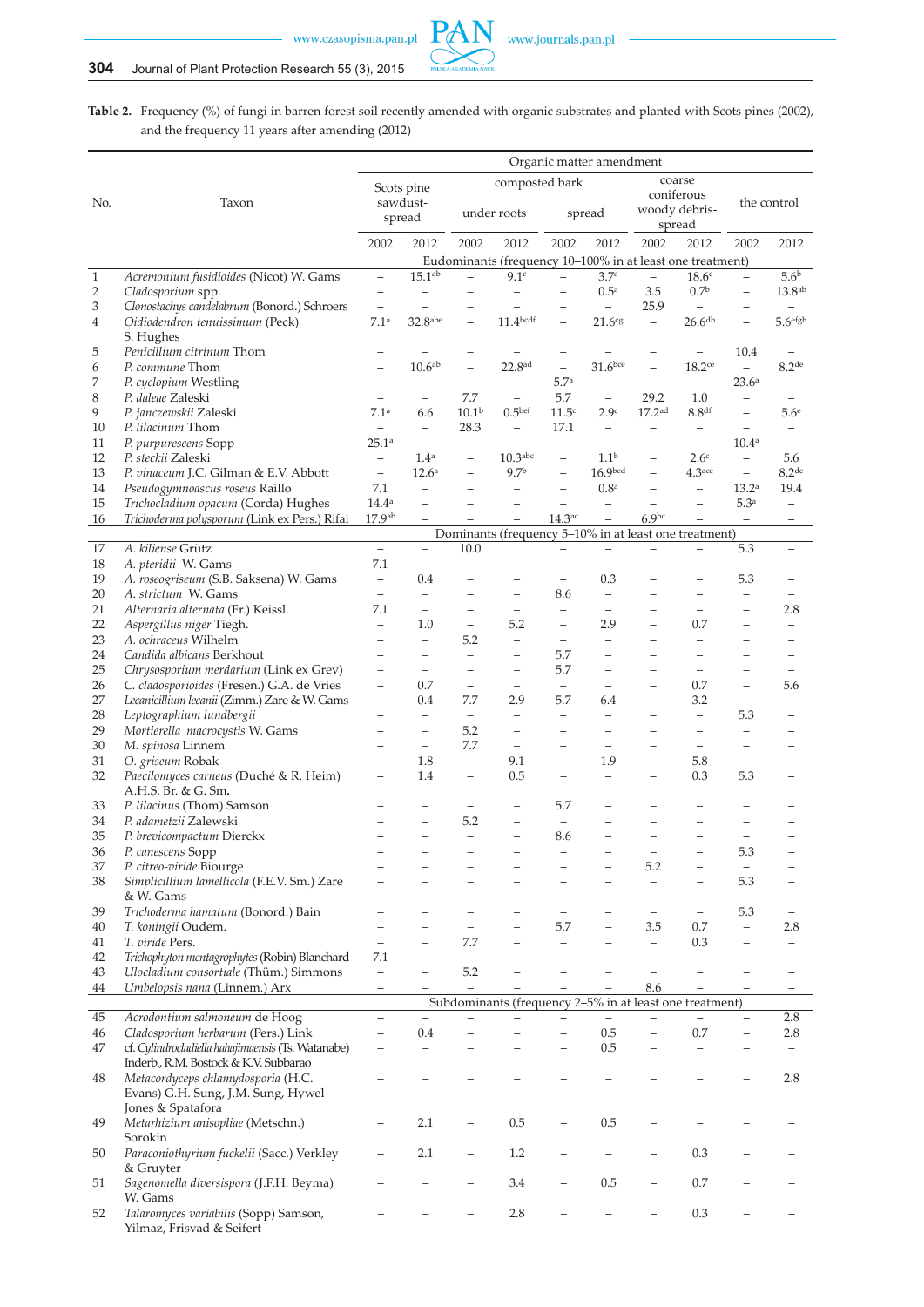

**Table 2.** Frequency (%) of fungi in barren forest soil recently amended with organic substrates and planted with Scots pines (2002), and the frequency 11 years after amending (2012) – *Continuation*

|     |                                                                         | Organic matter amendment                             |                  |                   |                                                            |                 |                 |                                       |                                      |             |                 |
|-----|-------------------------------------------------------------------------|------------------------------------------------------|------------------|-------------------|------------------------------------------------------------|-----------------|-----------------|---------------------------------------|--------------------------------------|-------------|-----------------|
| No. | Taxon                                                                   | Scots pine<br>sawdust-<br>spread                     |                  |                   | composted bark                                             |                 |                 | coarse                                |                                      |             |                 |
|     |                                                                         |                                                      |                  | under roots       |                                                            | spread          |                 | coniferous<br>woody debris-<br>spread |                                      | the control |                 |
|     |                                                                         | 2002                                                 | 2012             | 2002              | 2012                                                       | 2002            | 2012            | 2002                                  | 2012                                 | 2002        | 2012            |
|     |                                                                         | Recedents (frequency 1-2% in at least one treatment) |                  |                   |                                                            |                 |                 |                                       |                                      |             |                 |
| 53  | Haptocillium sphaerosporum (Goodey)<br>Zare & W. Gams                   |                                                      |                  |                   | 1.7                                                        |                 |                 |                                       | 0.3                                  |             |                 |
| 54  | Penicillium ochrochloron Biourge                                        |                                                      | 1.7              |                   |                                                            |                 |                 |                                       |                                      |             |                 |
| 55  | P. spinulosum Thom                                                      |                                                      |                  |                   |                                                            |                 |                 |                                       | 2.0                                  |             |                 |
| 56  | Talaromyces pinophilus (Hedgc.) Samson,<br>Yilmaz, Frisvad & Seifert    |                                                      | 0.4              |                   |                                                            |                 | 1.3             |                                       |                                      |             | 2.8             |
| 57  | T. deliquescens (Sopp) Jaklitsch                                        |                                                      | 0.4              |                   | 1.1                                                        |                 |                 |                                       |                                      |             |                 |
|     |                                                                         |                                                      |                  |                   | Subrecedents (frequency $0-1\%$ in at least one treatment) |                 |                 |                                       |                                      |             |                 |
|     | Total abundance – number of colony forming<br>units $(cfu)$ in a sample | 84afghi                                              | 28amno           | 117 <sup>bf</sup> | $176$ bmprs                                                |                 |                 |                                       | $105$ cgk 379cnptu 174dhjkl 307d°rtw | $114$ eil   | 36esuw          |
|     | Diversity – number of species                                           | <b>Qa</b>                                            | 36 <sup>ae</sup> | 11 <sup>b</sup>   | 27 <sup>b</sup>                                            | 12 <sup>c</sup> | 31 <sup>c</sup> | 8 <sup>d</sup>                        | 29d                                  | 12          | 16 <sup>e</sup> |

Subrecedents (with frequency < 1%) included *Apiospora montagnei* Sacc., *A. fumigatus* Fresen., *A. versicolor* (Vuill.) Tirab. *C. pannicola* (Corda) Oorschot & Stalpers, *Chrysosporium* sp., *Fusarium oxysporum* Schltdl., *Geomyces pannorum* (Link) Sigler & J.W. Carmich., *Humicola fuscoatra* Traaen, *H. grisea* Traaen, *Nectria inventa* Pethybr., *O. echinulatum* G.L. Barron, *P. variotii* Bainier, *P. dierckxii* Biourge, *P. expansum* Link, *P. megasporum* Orpurt & Fennell, *P. raistrickii* G. Sm., *Phialophora bubakii* (Laxa) Schol-Schwarz, *S. striatispora* (Onions & G.L. Barron) W. Gams, *T. flavus* (Klöcker) Stolk & Samson, *T. islandicus* (Sopp) Samson, Yilmaz, Frisvad & Seifert, *T. rugulosus* (Thom) Samson, Yilmaz, Frisvad & Seifert, *Trichothecium roseum* (Pers.) Link, and *U. isabellina* (Oudem.) W. Gams, nonsporulating – 13 species

The same letter indicates a statistically significant difference according to one-way ANOVA at  $p \le 0.001$  or at  $p \le 0.05$ 



- 
- 5, 6 composted bark-spread (2002, 2012)
- 7, 8 coarse post-harvest coniferous woody debris-spread (2002, 2012)
- 9, 10 the control (2002, 2012)

**Fig. 1.** Frequencies of the most common taxa in forest barren soil (2002) and in 11-year-old Scots pine plantation (2012) after organic substrate amendment

application of coarse woody debris (Table 5). Comparable similarity among all treatments, 11 years after their application was also shown, however, with the CS index.

The fungal communities contained a few species known to be antagonists of *Armillaria* or *H. annosum*, i.e. *C. candelabrum, G. pannorum* (Link) Sigler & J.W. Carmich., *P. adametzii*, *P. commune*, *P. daleae*, *P. janczewskii*, and *Trichoderma* spp., or stimulants of *Armillaria,* i.e. *M. macrocystis* W. Gams, *P. adametzii*, *P. citrinum* Thom, *P. spinulo-* *sum* Thom, *P. roseus* Raillo, and *T. opacum* (Table 6). Eleven years after treatment there was an increase in all treatments of only one antagonist of *H. annosum*, i.e. *P. commune*, whilst the abundance of *P. janczewskii* increased slightly after the sawdust treatment. Overall, there were small decreases in populations of four *Armillaria* stimulants, i.e. *M. macrocystis*, *P. adametzii*, *P. roseus*, and *T. opacum*. But the effect was significant only for *T. opacum* after the sawdust treatment.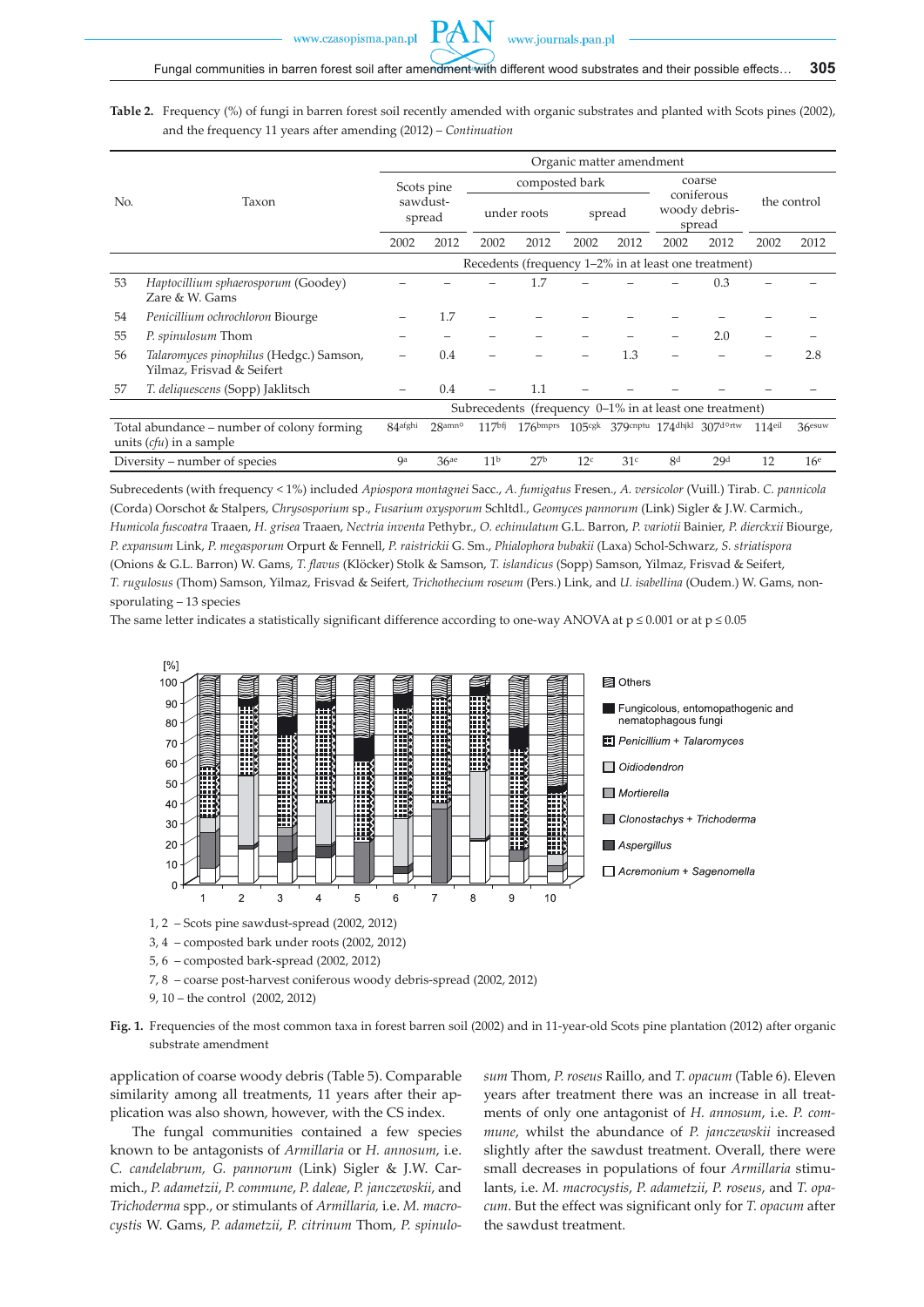

**Table 3.** Abundances (*cfu* per sample) of the most common taxa in barren forest soil recently amended with organic substrates and planted with Scots pines (2002), and 11 years after amending (2012)

|                                                                                                                                                     |                                 | Organic matter amendment         |                   |                 |                 |                      |                           |                                       |                       |                   |                   |  |
|-----------------------------------------------------------------------------------------------------------------------------------------------------|---------------------------------|----------------------------------|-------------------|-----------------|-----------------|----------------------|---------------------------|---------------------------------------|-----------------------|-------------------|-------------------|--|
| No.                                                                                                                                                 | Taxon                           | Scots pine<br>sawdust-<br>spread |                   | composted bark  |                 |                      |                           | coarse                                |                       |                   |                   |  |
|                                                                                                                                                     |                                 |                                  |                   | under roots     |                 | spread               |                           | coniferous<br>woody debris-<br>spread |                       | the control       |                   |  |
|                                                                                                                                                     |                                 | 2002                             | 2012              | 2002            | 2012            | 2002                 | 2012                      | 2002                                  | 2012                  | 2002              | 2012              |  |
| 1                                                                                                                                                   | Acremonium + Sagenomella spp.   | 6 <sup>a</sup>                   | $47$ aefgh        | 12 <sup>b</sup> | 22beij          | $()$ c               | $17$ cfk                  | $()$ c                                | 62 <sup>d</sup> gikl  | 12 <sup>d</sup>   | $2$ dhjl          |  |
| 2                                                                                                                                                   | Aspergillus spp.                | $\Omega$                         | 4 <sup>b</sup>    | 6               | 9 <sup>c</sup>  | () <sup>a</sup>      | 14 <sub>abd</sub>         | $\Omega$                              | 2 <sup>c</sup>        | $\mathbf{0}$      | 0 <sup>d</sup>    |  |
| 3                                                                                                                                                   | Clonostachys + Trichoderma spp. | 15 <sup>aef</sup>                | 1 <sup>a</sup>    | <b>Qbgh</b>     | 2 <sup>b</sup>  | $21$ <sup>cgij</sup> | O <sup>c</sup>            | 63 <sup>dehi</sup>                    | 3 <sup>d</sup>        | 6 <sup>f</sup>    | $\mathbf{1}$      |  |
| 4                                                                                                                                                   | Mortierella spp.                | $\mathbf{0}$                     | $\mathbf{0}$      | 5               | $\overline{0}$  | $\mathbf{0}$         | $\overline{0}$            | 5                                     | $\Omega$              | $\mathbf{0}$      | $\theta$          |  |
| 5                                                                                                                                                   | Oidiodendron spp.               | 6 <sup>a</sup>                   | 98aef             | (1)             | 36beghi         | 0 <sup>c</sup>       | 89cgj                     | 0 <sup>d</sup>                        | 101 <sup>dh</sup>     | $\mathbf{0}$      | 2fij              |  |
| 6                                                                                                                                                   | Penicillium + Talaromyces spp.  | 21 <sup>afghi</sup>              | 97ajkl            | $54^{bf}$       | $83^{bmno}$     | 42 <sup>cg</sup>     | $20$ cjmp                 | 90 <sup>dh</sup>                      | $116$ <sup>dknp</sup> | 57 <sup>ei</sup>  | 11 <sup>elo</sup> |  |
| Entomopathogenic and nematophagous<br>Haptocillum + Lecanicillium + Metacordyceps +<br>$M$ . anisopliae + Paecilomyces + Simplicillium <sup>1</sup> |                                 | O <sub>defg</sub>                | 10 <sub>akl</sub> | <b>Geh</b>      | 5 <sub>mn</sub> | 12 <sup>bfi</sup>    | $26^{bkm}$ <sup>o</sup> p | ()chij                                | 13 <sup>c</sup> °     | 12 <sup>dgj</sup> | 1 <sup>d</sup>    |  |

Explanations – see table 2

1according to Domsch *et al.* 1980; Watanabe 1980; Rombach *et al.* 1986; Gams *et al.* 2004; Inglis *et al.* 2006; Sun and Liu 2006; Quesada- Moraga *et al.* 2014

**Table 4.** Diversity indices for fungi in barren forest soil recently amended with organic substrates and planted with Scots pines (2002), and 11 years after amending (2012)

|                                            | Scots pine<br>sawdust-<br>spread |      |             |      | composted bark                |      | coarse                                |      | the control |      |  |
|--------------------------------------------|----------------------------------|------|-------------|------|-------------------------------|------|---------------------------------------|------|-------------|------|--|
| Index                                      |                                  |      | under roots |      | spread                        |      | coniferous<br>woody debris-<br>spread |      |             |      |  |
|                                            | 2002                             | 2012 | 2002        | 2012 | 2002                          | 2012 | 2002                                  | 2012 | 2002        | 2012 |  |
|                                            | Species richness indices         |      |             |      |                               |      |                                       |      |             |      |  |
| Margalef's index (DMg)                     | 2.40                             | 6.19 | 2.72        | 5.02 | 3.09                          | 5.05 | 1.72                                  | 4.88 | 3.02        | 4.18 |  |
| Shannon's diversity index (H')             | 2.06                             | 2.32 | 2.22        | 2.45 | 2.39                          | 2.15 | 1.79                                  | 2.27 | 2.32        | 2.57 |  |
| Simpson's diversity index (D)              | 0.14                             | 0.16 | 0.13        | 0.11 | 0.10                          | 0.18 | 0.19                                  | 0.15 | 0.11        | 0.09 |  |
|                                            |                                  |      |             |      | Evenness or dominance indices |      |                                       |      |             |      |  |
| Shannon's evenness index (E)               | 0.94                             | 0.65 | 0.93        | 0.74 | 0.96                          | 0.48 | 0.86                                  | 0.67 | 0.93        | 0.93 |  |
| Berger-Parker's index (d)                  | 0.25                             | 0.33 | 0.28        | 0.23 | 0.17                          | 0.31 | 0.29                                  | 0.27 | 0.24        | 0.19 |  |
| Sorensen qualitative similarity index (CS) |                                  | 0.08 |             | 0.10 |                               | 0.09 |                                       | 0.21 |             | 0.07 |  |

**Table 5.** Sorensen qualitative similarity index (CS) between treatments for fungal communities in barren forest soil recently amended with organic substrates and planted with Scots pines (2002), and 11 years after amending (2012)

|                             | Treatments compared                     | Sorensen qualitative similarity index (CS) |      |  |  |
|-----------------------------|-----------------------------------------|--------------------------------------------|------|--|--|
|                             | $\overline{2}$                          | 2002                                       | 2012 |  |  |
| Scots pine sawdust – spread | composted bark under roots              | 0.04                                       | 0.44 |  |  |
| Scots pine sawdust – spread | composted bark – spread                 | 0.19                                       | 0.44 |  |  |
| Scots pine sawdust – spread | coarse coniferous woody debris - spread | 0.23                                       | 0.40 |  |  |
| Composted bark under roots  | composted bark – spread                 | 0.34                                       | 0.41 |  |  |
| Composted bark under roots  | coarse coniferous woody debris - spread | 0.23                                       | 0.50 |  |  |
| Composted bark -spread      | coarse coniferous woody debris - spread | 0.40                                       | 0.40 |  |  |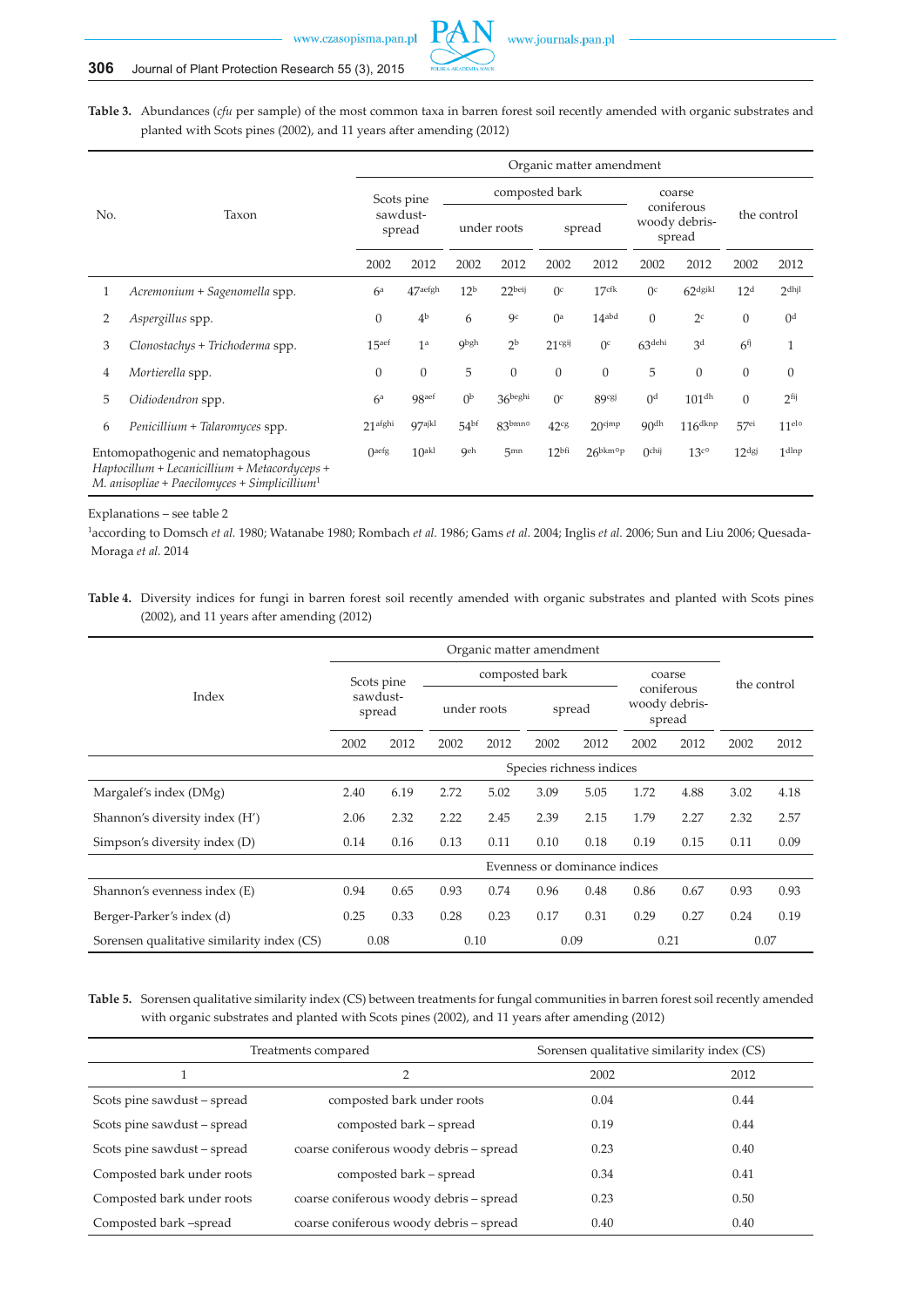**Table 6.** Abundances (*cfu* per sample) of antagonists and stimulants of *Heterobasidium annosum* and of *Armillaria* in barren forest soil recently amended with organic substrates and planted with Scots pines (2002), and 11 years after amending (2012)

| Organic matter amendment              |                                  |                     |                     |                   |                    |                                    |                                       |                  |                   |                 |
|---------------------------------------|----------------------------------|---------------------|---------------------|-------------------|--------------------|------------------------------------|---------------------------------------|------------------|-------------------|-----------------|
|                                       | Scots pine<br>sawdust-<br>spread |                     |                     |                   | composted bark     |                                    | coarse                                |                  |                   |                 |
| Taxon                                 |                                  |                     | under roots         |                   | spread             |                                    | coniferous<br>woody debris-<br>spread |                  | the control       |                 |
|                                       | 2002                             | 2012                | 2002                | 2012              | 2002               | 2012                               | 2002                                  | 2012             | 2002              | 2012            |
|                                       |                                  |                     |                     |                   |                    | Armillaria antagonists             |                                       |                  |                   |                 |
| Clonostachys candelabrum <sup>1</sup> | $\boldsymbol{0}$                 | $\boldsymbol{0}$    | $\theta$            | $\overline{0}$    | $\boldsymbol{0}$   | $\boldsymbol{0}$                   | $45^{ab}$                             | 0 <sup>a</sup>   | (1)               | $\mathbf{0}$    |
| Penicillium janczewskii <sup>1</sup>  | $6$ <sub>acd</sub>               | 19 <sup>ajkl</sup>  | 12 <sup>bef</sup>   | 1bjmn             | 12 <sup>gh</sup>   | $11^{mop}$                         | 30cegi                                | $27$ knor        | $0^{\text{dfhi}}$ | $2^{lpr}$       |
| Total                                 | 6 <sup>ad</sup>                  | 19aij               | $12^{be}$           | 1 <sup>bik</sup>  | 12 <sup>fg</sup>   | 11 <sup>1</sup>                    | 75cdefh                               | $27$ cklm        | Ogh               | 2 <sub>jm</sub> |
|                                       |                                  |                     |                     |                   |                    | Armillaria stimulants              |                                       |                  |                   |                 |
| Mortierella macrocystis <sup>1</sup>  | $\boldsymbol{0}$                 | $\boldsymbol{0}$    | 6                   | $\boldsymbol{0}$  | $\boldsymbol{0}$   | $\boldsymbol{0}$                   | $\overline{0}$                        | $\mathbf{0}$     | $\boldsymbol{0}$  | $\overline{0}$  |
| P. adametzii <sup>1</sup>             | $\Omega$                         | $\theta$            | 6                   | $\mathbf{0}$      | $\mathbf{0}$       | $\theta$                           | $\Omega$                              | $\theta$         | $\mathbf{0}$      | $\mathbf{0}$    |
| $P.$ citrinum <sup>1</sup>            | () <sup>a</sup>                  | $\theta$            | $\theta$            | $\mathbf{0}$      | $\boldsymbol{0}$   | $\mathbf{0}$                       | $\Omega$                              | $\theta$         | 12 <sup>a</sup>   | $\mathbf{0}$    |
| P. spin ulosum <sup>1</sup>           | $\Omega$                         | $\Omega$            | $\Omega$            | $\mathbf{0}$      | $\mathbf{0}$       | $\mathbf{0}$                       | $\Omega$                              | 6                | $\mathbf{0}$      | $\mathbf{0}$    |
| Pseudogymnoascus roseus <sup>1</sup>  | 6 <sup>a</sup>                   | 0 <sup>b</sup>      | $\mathbf{0}$        | $\mathbf{0}$      | $\mathbf{0}$       | 3                                  | $\Omega$                              | $\theta$         | 15 <sup>a</sup>   | 7 <sup>b</sup>  |
| Trichocladium opacum <sup>1</sup>     | 12 <sup>a</sup>                  | $0^a$               | $\theta$            | $\mathbf{0}$      | $\mathbf{0}$       | $\theta$                           | $\Omega$                              | $\theta$         | 6                 | $\mathbf{0}$    |
| Total                                 | 18 <sub>ade</sub>                | $()$ af             | 12 <sub>bd</sub>    | (1)               | $0^{\rm e}$        | 3                                  | 0 <sup>f</sup>                        | 6                | 33 <sup>ce</sup>  | 7 <sup>cf</sup> |
|                                       |                                  |                     |                     |                   |                    | Heterobasidium annosum antagonists |                                       |                  |                   |                 |
| Geomyces pannorum <sup>1</sup>        | $\boldsymbol{0}$                 | $\mathbf{1}$        | $\boldsymbol{0}$    | $\mathbf{0}$      | $\boldsymbol{0}$   | $\boldsymbol{0}$                   | $\mathbf{0}$                          | $\boldsymbol{0}$ | $\boldsymbol{0}$  | $\mathbf{0}$    |
| $P.$ adametzii <sup>1</sup>           | $\overline{0}$                   | $\theta$            | 6                   | $\theta$          | $\mathbf{0}$       | $\mathbf{0}$                       | $\Omega$                              | $\overline{0}$   | $\boldsymbol{0}$  | $\mathbf{0}$    |
| P. commune <sup>2</sup>               | () <sup>a</sup>                  | 30aefg              | (1)                 | 40bhij            | $()$ c             | $120$ cehkl                        | $^{0d}$                               | $56$ dfikm       | $\overline{0}$    | 3gjlm           |
| $P_{\rm c}$ daleae <sup>1</sup>       | 0 <sup>cd</sup>                  | $\Omega$            | <b>gace</b>         | $()^a$            | 6 <sup>f</sup>     | $\theta$                           | 51 <sup>bdefg</sup>                   | 3 <sup>b</sup>   | 0 <sup>g</sup>    | $\mathbf{0}$    |
| P. janczewskii <sup>2</sup>           | 6ac                              | 19aij               | $12$ <sub>bde</sub> | 1biklm            | 12 <sup>fg</sup>   | 11 <sup>kn</sup>                   | 30cdfh                                | $27$ lmnp        | $O$ egh           | $2^{j \circ p}$ |
| Trichoderma spp. <sup>1,2,3</sup>     | 15 <sub>ab</sub>                 | 1 <sup>a</sup>      | <b>Qcd</b>          | $\overline{2}$    | 21 <sub>best</sub> | 0 <sup>b</sup>                     | 63cbdeg                               | 3 <sup>c</sup>   | 6 <sup>fg</sup>   | $\mathbf{1}$    |
| Total                                 | 21 <sup>adefg</sup>              | 50 <sup>anopr</sup> | 36 <sup>dhij</sup>  | 43 <sup>stu</sup> | 39bekln            | 131bhosyw                          | $144^{\text{cfkm}}$                   | 89ciptvz         | $6g$ lm           | $6$ jruwz       |

Explanations – see table 2

<sup>1</sup>according to Kwaśna 1995, 1997a, b, c, 2001, 2002; Kwaśna *et al*. 2001; Szwajkowska-Michałek *et al.* 2012

<sup>2</sup>according to Nona *et al.* 1968; Werner and Zadworny 2002

3according to Nikolajeva *et al.* 2012

### **Discussion**

The application of organic substrates to soil usually results in short- or long-term shifts in microbial populations. If such population changes are directed and stimulated, the outcome may be an enhanced biological control of soil-borne pathogens.

Natural, organic substrates applied in forestry usually include sawdust, composted bark or chipped post-harvest woody debris. These have been previously applied with good biological control effects. In forest soils, coniferous sawdust effectively increased the density of *Trichoderma harzianum* Rifai, a potential antagonist of *Armillaria* spp. and *H. annosum* (Sierota 1995, 2013; Sierota and Kwaśna 1999; Kwaśna *et al.* 2000; Nikolajeva *et al*. 2012). Incorporation of sawdust into the soil or sawdust with *Trichoderma* into the soil, increased the survival of Scots pine seedlings affected by damping-off fungi; the effect was comparable to protection with chemical fungicides (Duda and Sierota 1987). Composted tree bark suppresses many soil-borne pathogens, eliminating the need to sterilise the media, and reducing fungicide applications. Composted tree bark has been most widely adopted for commercial, containerised production of nursery stock, particularly of ornamental plants and trees (Hoitink *et al.* 1975, 1976). Chipped post-harvest coniferous woody debris left on the soil surface or mixed with the topsoil had a long-term suppressive effect towards *Armillaria* and *Heterobasidion*  on a Scots pine planted acreage (Kwaśna *et al.* 2014).

The abundance and diversity of fungi increased 11 years after organic matter amendment was used. These results are consistent with Werner *et al.* (2001) who observed that fungi were more abundant in arable soils richer in nutrients. However, the extent of the response of the resident fungi to cellulose inputs is currently unknown (Eichorst and Kusk 2012). The induction and production of cellulase by fungi, particularly in natural conditions, are not completely understood (Dashtban *et al*. 2011; Nayebyazdi *et al*. 2012). The abundance and diversity of cellulose-responsive fungi is generally unique to a certain soil type, suggesting a strong potential influence of multiple edaphic factors.

In the present study, total abundances of fungi were only weakly correlated (mainly because of low abundance in the control in 2012) with organic carbon and total nitrogen contents ( $r = 0.57$  and 0.56,  $p \le 0.0001$ ), and negatively, with extractable potassium and sodium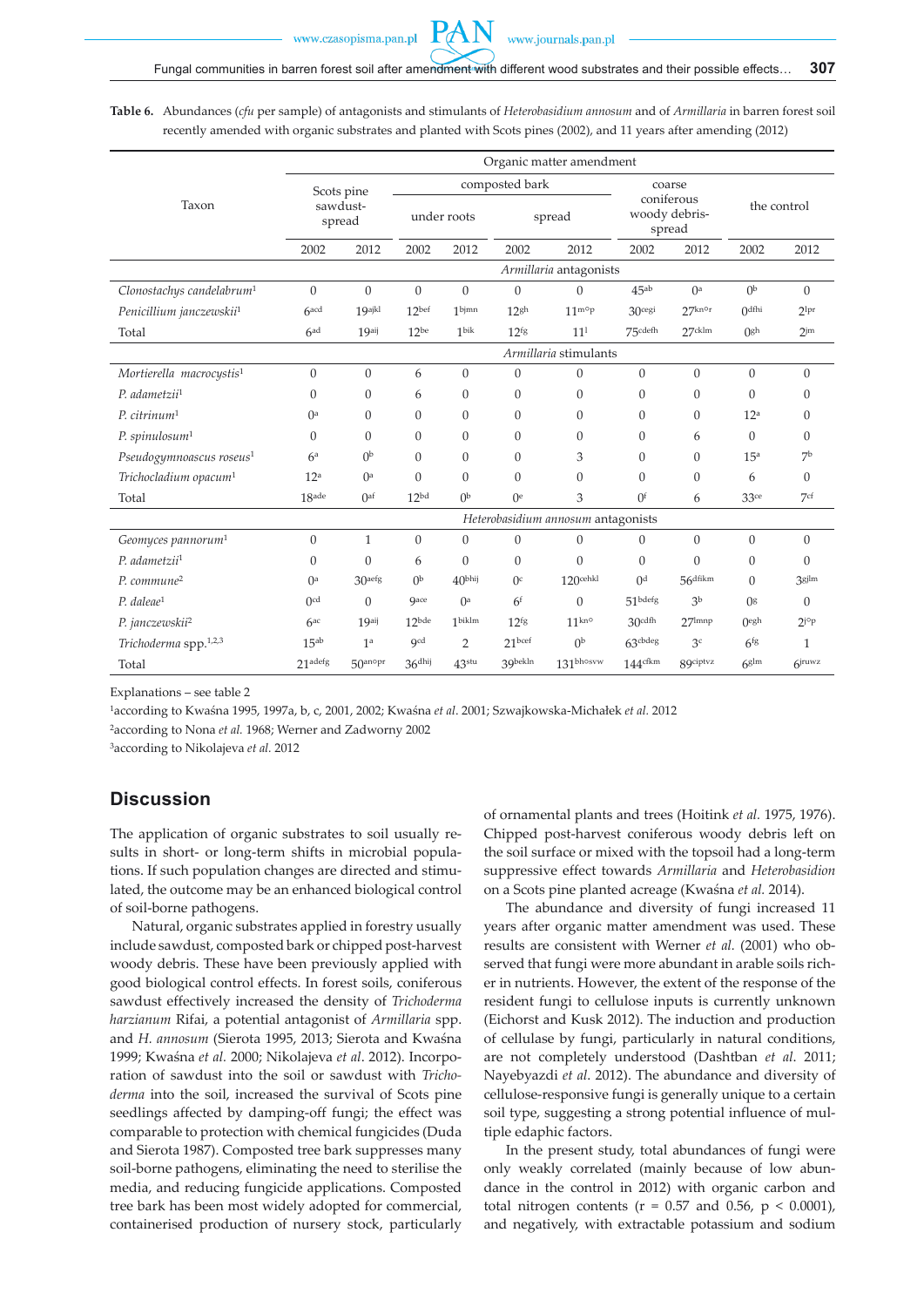

*(*r = –0.49 and –0.28, p < 0.0001). The increased abundances of the common taxa were mostly not correlated with soil nutrient contents (i.e. *Acremonium* + *Sagenomella, Oidiodendron, Penicillium + Talaromyces*) or moderately or strongly negatively correlated with organic carbon, total nitrogen, extractable phosphorus, potassium, magnesium, and calcium contents (i.e. *Clonostachys* + *Trichoderma* spp., r = –0.53 – 0.97, p < 0.0001). The response of *Trichoderma* can be attributed to the negative effect of carbon and nitrogen on sporulation of the fungus (Rajput *et al.* 2014). Considering the above-mentioned relationships, the resulting positive correlation of the total abundances of fungi to soil nutrient content seemed to be due to the positive correlation of a large number of infrequent species recorded.

The seasonal abundances and diversity of fungi seemed to result from the degradation rate of the incorporated substrate and the succession due to specific degrading abilities. Many recorded fungi were soft-rot fungi, with cellulolytic activity and cellulase production (Stursová *et al.* 2012). Others, however, i.e. *Acremonium* + *Sagenomella, Oidiodendron* and *Penicillium + Talaromyces* spp. mostly utilise starch and pectin, which are released after earlier decomposition of cellulose (Bååth and Söderström 1980; Deacon *et al.* 2006), and they appear in the later phase of degradation. They appear after an absence of cellulose causes the elimination of *Clonostachys* + *Trichoderma* spp. which are common decomposers of cellulose and strong antagonists of other fungi; Deacon *et al*. 2006). The very frequent appearance of *Oidiodendron* in the soil, 11 years after the treatments, could have resulted, not only from its preferences for woody substrates (Nilsson 1973; Domsch *et al.* 1980; Dalpé 1991) but also from its ability to form ericoid mycorrhizas with *Calluna* and *Vaccinium* species (Couture *et al.* 1983), which were present on the site.

Classification of fungi into eudominants, dominants, subdominants, recedents, and subrecedents helps to show the scale of the functional potential of individual species. The relatively small numbers of frequent species and larger numbers of infrequent species in fungal communities agree with Rubino and McCarthy (2003), and Richard *et al.* (2004). The less frequent species were particularly common 11 years after treatments. They are particularly relevant for decomposition processes and ecosystem functioning. The less frequent species are often more active and efficient decomposers than those occurring more frequently (Deacon *et al.* 2006).

The most frequent species of *Penicillium (*i.e., *P. commune*, *P. daleae*, *P. janczewskii, P. lilacinum, P. steckii,* and *P. vinaceum*) are common in Polish forest soils and may not occur elsewhere in the world (Kwaśna and Nirenberg 1994; Grantina-Ievina *et al.* 2013).

The behaviour of the fungal communities (abundance of single species and diversity) was similar among all four treatments. These findings may indicate that the degradation of sawdust, composted bark, and even coarse coniferous woody debris proceeds at the same rate and that similar physico-chemical and biological effects can be expected after their application.

The fungal communities contained a few species known to be antagonists of *Armillaria* or *H. annosum*, i.e. *C. candelabrum, G. pannorum*, *P. adametzii*, *P. commune*, *P. daleae*, *P. janczewskii*, and *Trichoderma* spp., or stimulants of *Armillaria,* i.e. *M. macrocystis*, *P. adametzii*, *P. citrinum*, *P. spinulosum*, *P. roseus*, and *T. opacum* (Table 6). Mycelium and/ or metabolites of the antagonists are known to: (i) inhibit growth of *Armillaria* and *Heterobasidion* in paired cultures *in vitro*; (ii) inhibit growth and ramification of *Armillaria*  rhizomorphs *in vivo*; (iii) decrease the extent of root rot caused by *Armillaria* and decrease the extent of necrosis caused by *H. annosum* on *P. sylvestris* seedlings and other plants; (iv) stimulate growth of Scots pine seedlings inoculated with *Armillaria*; (v) effectively colonise the thin (< 5 mm diam) and thick (> 5 mm diam.) living roots and rhizosphere of younger and older coniferous and broadleaved trees and their stumps, which helped in competition with pathogens (Kwaśna 1995, 1997a, b, c, 2001, 2002; Kwaśna *et al.* 2001; Werner and Zadworny 2002; Nikolajeva *et al*. 2012; Szwajkowska-Michałek *et al*. 2012).

Abundance of species that are entomopathogenic [*M. anisopliae* (Metschn.) Sorokīn*, P. carneus* (Duché & R. Heim) A.H.S. Br. & G. Sm*.*] or nematophagous [*H. sphaerosporum* (Goodey) Zare & W. Gams] often increased after treatment and was weakly positively correlated with organic carbon and extractable calcium contents  $(r = 0.70)$ and 0.68, p < 0.0001), and negatively correlated with extractable potassium content ( $r = -0.82$ ,  $p < 0.0001$ ) (Table 3). These fungi may help control insects or nematodes in forest soil (Watanabe 1980; Inglis and Tigano 2006).

Since *Armillaria* and *Heterobasidion* continuously infect trees over a long period, useful antagonists are required to have long persistence in the ecosystem without the addition of nutrients or other amendments. Only one *H. annosum* antagonist: *P. commune*, was found to have an increased population 11 years after all soil amendment treatments. This fungus was previously found to occur at a low frequency in barren and abandoned farmland soils 1–2 years after amendment with Scots pine sawdust (Sierota and Kwaśna 1988, 1998). In the present study, *P. commune* became one of the eudominants 11 years after treatment, which theoretically suggests a long-lived functional potential. It should be mentioned, though, that only one of two tested isolates of *P. commune* was found to be antagonistic to *H. annosum in vitro* (Werner and Zadworny 2002), indicating functional diversity in its activity. Functional diversity of fungi had been observed earlier (van der Heijden *et al.* 1998; Szwajkowska-Michałek *et al*. 2012). Intra-specific variation in function in different conditions, can be high. Some organisms, e.g. *Scytalidium lignicola* Pesante, have remarkable antagonistic activity towards *Heterobasidion* only *in vitro*, while others, e.g. *Resinicium bicolor* (Alb. & Schwein.) Parmasto, have activity only on/in wood (Highley 1990, 1994). So far, similar antagonistic activity towards *H. annosum in vitro* and *in vivo* has been observed in *P. adametzii* (Szwajkowska-Michałek *et al.* 2012).

## **Conclusion**

Spreading Scots pine sawdust, composted bark or coarse, post-harvest coniferous woody debris on the soil surface of barren forest land increased soil nutrients and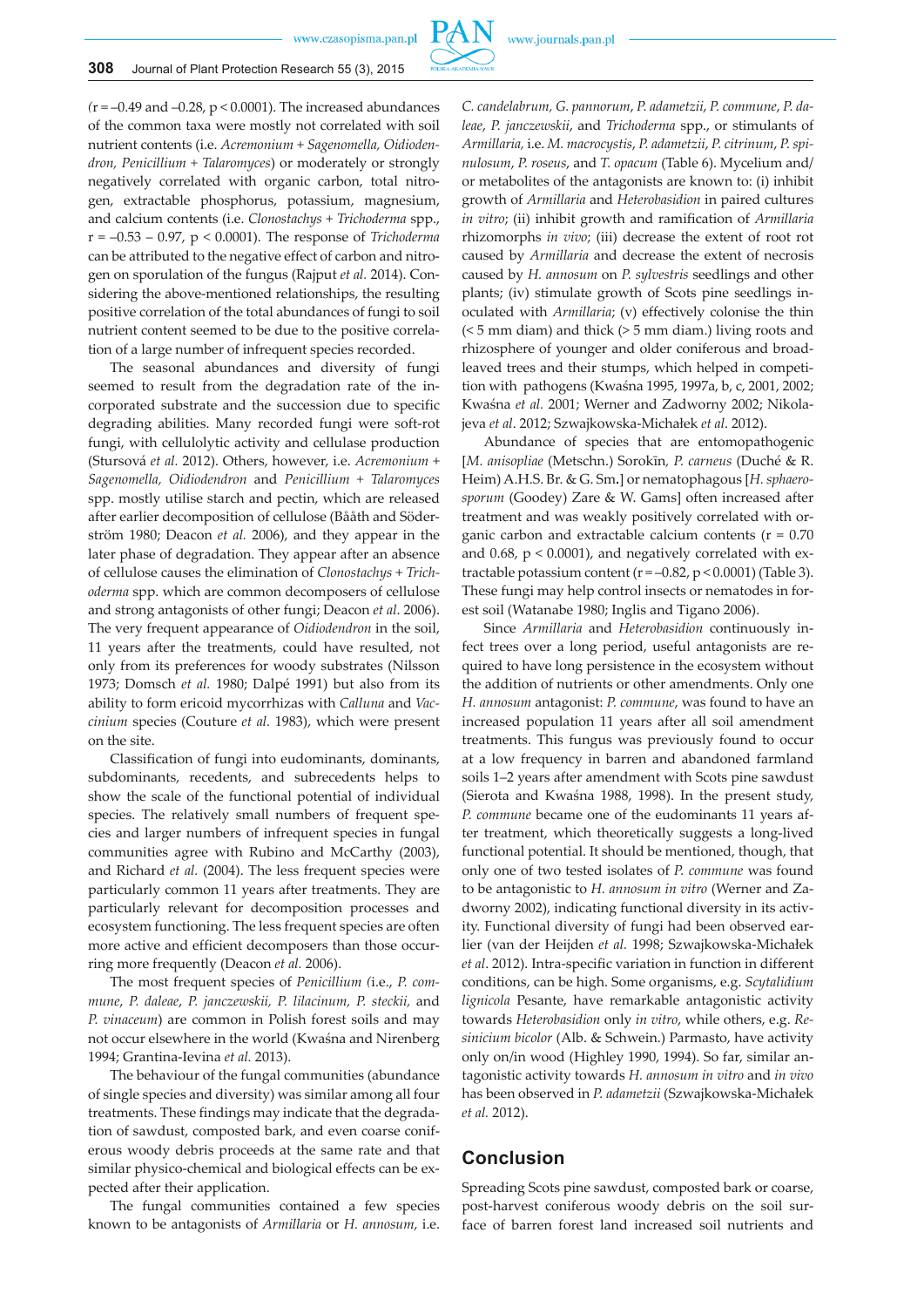www.czasopisma.pan.pl

PA

the abundance and diversity of culturable fungi in the long term (after 11 years). The increased abundance of only two known antagonists of *Armillaria* and *Heterobasidion* (particularly where sawdust or composted bark was spread on the soil surface) does not guarantee the effective long-term suppressiveness of soil. The increased abundance of entomopathogenic and nematophagous species does suggest the possibility of long-term control of insects and nematodes.

#### **Acknowledgements**

The authors wish to thank the National Forest Holding "State Forests" in Poland for funding part of the study within the research project No BLP-214 (2001–2002) and the Ministry of Science and Higher Education of the Republic of Poland for funding another part of the study within the research project No IBL 204304 (2011–2012).

# **References**

- Barron G.L. 1968. The Genera of Hyphomycetes from the Soil. The Williams & Wilkins Co., Baltimore, USA, 364 pp.
- Bååth E., Söderström B.E. 1980. Degradation of macromolecules by microfungi isolated from different podzolic soil horizons. Canadian Journal of Botany 58 (4): 422–425.
- Couture M., Fortin J.A., Dalpe Y. 1983. *Oidiodendron griseum* Robak: an endophyte of ericoid mycorrhiza in *Vaccinium* spp. New Phytologist 95 (3): 375–380.
- Dai Y-C., Vainio E.J., Hantula J., Niemelä T., Korhonen K. 2003. Investigations on *Heterobasidion annosum* s. lat. in central and eastern Asia with the aid of mating tests and DNA fingerprinting. Forest Pathology 33 (5): 269–286.
- Dai Y-C., Yuan H.S., Wei Y.L., Korhonen K. 2006. New records of *Heterobasidion parviporum* from China. Forest Pathology 36 (4): 287–293.
- Dalpé Y. 1991. Statut endomycorrhizien du genre *Oidiodendron*. Canadian Journal of Botany 69 (8): 1712–1714.
- Dashtban M., Buchkowski R., Qin W. 2011. Effect of different carbon sources on cellulase production by *Hypocrea jecorina* (*Trichoderma reesei*) strains. International Journal of Biochemistry and Molecular Biology 2 (3): 274–286.
- Deacon L.J., Pryce-Miller E.J., Frankland J.C., Bainbridge B.W., Moore P.D., Robinson C.H. 2006. Diversity and function of decomposer fungi from a grassland soil. Soil Biology and Biochemistry 38 (1): 7–20.
- Dettman J.R., van der Kamp B.J. 2001. The population structure of *Armillaria ostoyae* and *Armillaria sinapina* in the central interior of British Columbia. Canadian Journal of Botany 79 (5): 600–611.
- Domsch K.H.*,* Gams W., Anderson T.H. 1980. Compendium of Soil Fungi. Academic Press, London, UK, 672 pp.
- Duda B., Sierota Z.H. 1987. Survival of Scots pine seedlings after biological and chemical control of damping-off in plastic greenhouses. Forest Pathology 17 (2): 110–117.
- Eichorst S.A., Kusk C.R. 2012. Identification of cellulose-responsive bacterial and fungal communities in geographically and edaphically different soils by using stable isotope probing. Applied of Environental Microbiology 78 (8): 2316–2327.
- Gams W., Diederich P., Poldmaa K. 2004. Fungicolous fungi. p. 344–391. In: "Biodiversity of Fungi: Inventory and Monitoring Methods" (G.M. Mueller, G.F. Bills, M.S. Foster, eds.). Elsevier Academic Press, Burlington, MA, USA, 777 pp.
- Grantina-Ievina L., Kasparinskis R., Tabors G., Nikolajeva V. 2013. Features of saprophytic soil microorganism communities in conifer stands with or without *Heterobasidion annosum sensu lato* infection: a special emphasis on *Penicillium*  spp. Environmental and Experimental Biology 11: 23–38.
- Gregory S.C., Rishbeth J., Shaw C.G III. 1991. Pathogenicity and virulence. p. 76–87. In: "*Armillaria* Root Disease" (C.G III Shaw, G.A. Kile, eds.). Agriculture Handbook No. 691, United States Department of Agriculture, Forest Service, Washington, DC, USA, 233 pp.
- Highley T.L. 1990. Laboratory studies on antagonism of *Scytalidium lignicola* to wood decay fungi. Material und Organismen 25 (3): 181–192.
- Highley T.L. 1994. Effect of *Scytalidium lignicola* on decay resistance and strength of wood. International Research Group on Wood Preservation. Document NoIRG/WP/94–10061.
- Hoitink H.A.J., Schmitthenner A.F., Herr L.J. 1975. Composted bark for control of root rot in ornamentals. Ohio Report on Research and Development 60: 25–26.
- Hoitink H.A.J., Herr L.J., Schmitthenner A.F. 1976. Survival of some plant pathogens during composting of hardwood tree bark. Phytopathology 66 (11): 1369–1372.
- Inglis P.W., Tigano M.S. 2006. Identification and taxonomy of some entomopathogenic *Paecilomyces* spp. (Ascomycota) isolates using rDNA-ITS sequences. Genetics and Molecular Biology 29 (1): 132–136.
- Kile G.A., McDonald G.I., Byler J.W. 2001. Ecology and disease in natural forests. p. 102–121. In: "*Armillaria* Root Disease" (C.G. III Shaw, G.A. Kile, eds.). Agriculture Handbook No. 691, United States Department of Agriculture, Forest Service, Washington, DC, USA, 233 pp.
- Klich M.A., Pitt J.I. 1992. A Laboratory Guide to the Common *Aspergillus* Species and their Teleomorphs. Commonwealth Scientific and Industrial Research Organisation, Division of Food Processing, North Ryde, New South Wales, Australia, 116 pp.
- Korhonen K., Capretti P., Karjalainen R., Stenlid J. 1998. Distribution of *Heterobasidion annosum* intersterility groups in Europe. p. 93–104. In: "*Heterobasidion annosum:* Biology, Ecology, Impact and Control" (S. Woodward, J. Stenlid, R. Karjalainen, A. Hüttermann, eds.). CABI, Wallingford, UK, 589 pp.
- Korhonen K., Stenlid J. 1998. Biology of *Heterobasidion annosum*. p. 43–70. In: "*Heterobasidion annosum:* Biology, Ecology, Impact and Control" (S. Woodward, J. Stenlid, R. Karjalainen, A. Hüttermann, eds.). CABI, Wallingford, UK, 589 pp.
- Kwaśna H. 1995. Fungal communities in soil beneath Scots pine and their stumps. Effect of fungi on *Heterobasidion annosum* and *Armillaria ostoyae* growth. Acta Mycologica 30 (2): 193–205.
- Kwaśna H. 1997a. Antagonistic effect of fungi communities from Scots pine fine roots on *Heterobasidion annosum* (Fr.) and *Armillaria ostoyae* (Romagn.) Herink growth. Phytopathologia Polonica 13: 133–146.
- Kwaśna H. 1997b. Antagonistic effect of fungi from Scots pine stump roots on *Heterobasidion annosum* and *Armillaria ostoyae*. Acta Mycologica 32 (2): 369–381.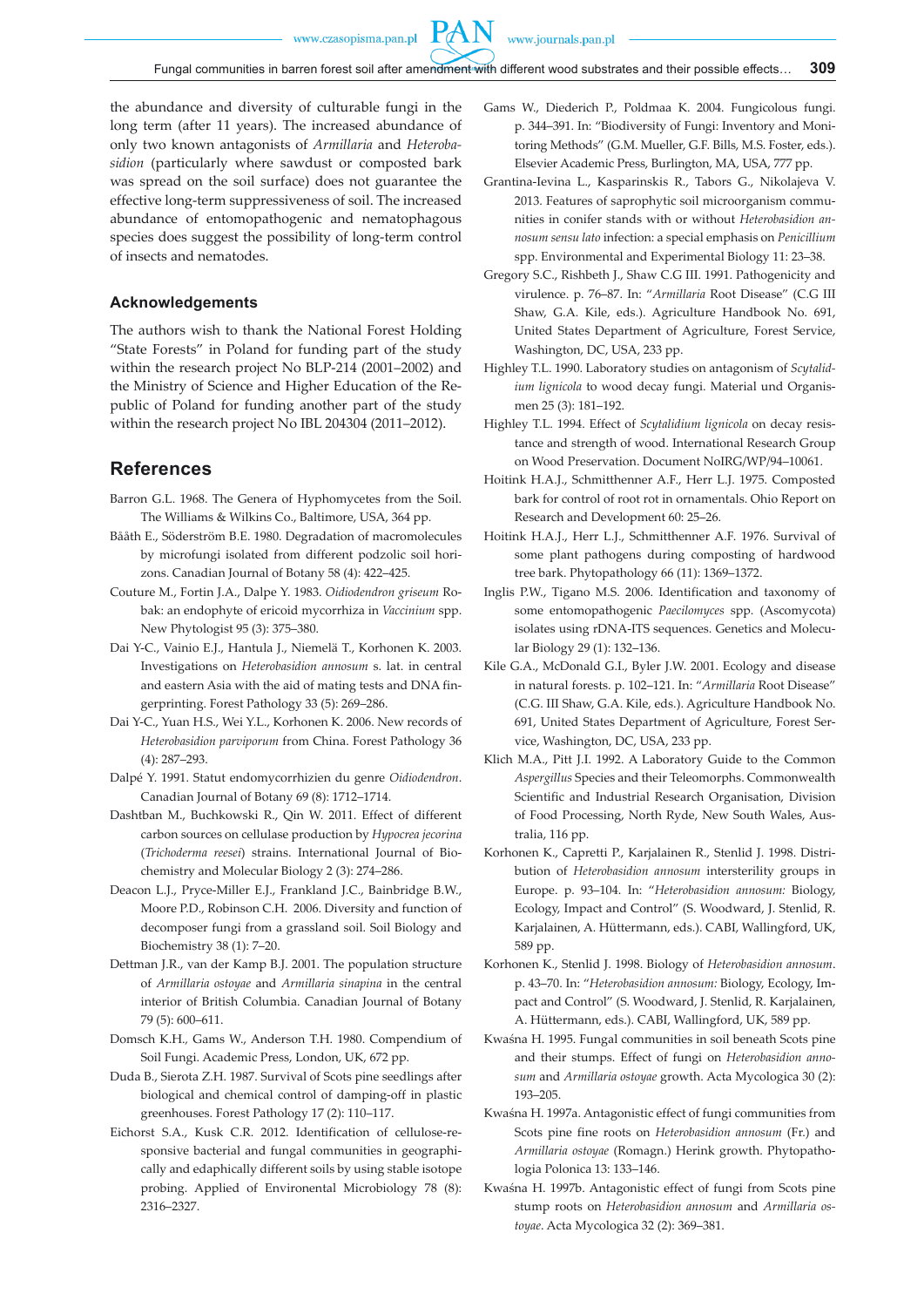

Kwaśna H. 1997c. Fungi on the surface of roots of Scots pine and its stumps and effect on *Heterobasidion annosum* (Fr.) Bref. and *Armillaria ostoyae* (Romagn.) Herink growth. Polish Agricultural Annual, ser. E, 26 (1/2): 109–123.

Kwaśna H. 2001. Fungi in the rhizosphere of common oak and its stumps and their possible effect on infection by *Armillaria*. Applied Soil Ecology 17 (3): 215–227.

- Kwaśna H. 2002. Changes in microfungal communities in roots of *Quercus robur* stumps and their possible effect on colonization by *Armillaria*. Journal of Phytopathology 150 (7): 403–411.
- Kwaśna H., Bateman G.L., Ward E. 2008. Determining species diversity of microfungal communities in forest tree roots by pure-culture isolation and DNA sequencing. Applied Soil Ecology 40 (1): 44–56.
- Kwaśna H., Kotyńska U., Łakomy P., Mallett K. 2001. Stimulation of *Armillaria* rhizomorph formation by oak root fungi. Acta Mycologica 36 (2): 257–272.
- Kwaśna H., Sierota Z., Bateman G.L. 2000. Fungal communities in fallow soil before and after amending with pine sawdust. Applied Soil Ecology 14 (2): 177–182.
- Kwaśna H., Nirenberg H. 1994. The effectiveness of two methods used for isolating soil fungi. Acta Mycologica 29 (1): 13–22.
- Kwaśna H., Walkowiak U., Łakomy P., Gornowicz R., Mikiciński A., Gałązka S., SzewczykW. 2014. An effect of different silviculture techniques on the functional diversity of microorganisms in soil of *Pinus sylvestris* plantation. Journal of Plant Protection Research 55 (3): 241–253.
- Magurran A.E. 1988. Ecological Diversity and its Measurement. Princeton University Press, Princeton, NJ, USA, 179 pp.
- Nayebyazdi N., Salary M., Ghanbary M.A.T., Ghorbany M., Bahmanyar M.A. 2012. Investigation of cellulase activity in some soil borne fungi isolated from agricultural soils. Annals of Biological Reseach 3: 5705–5713.
- Nikolajeva V., Petrina Z., Vulfa L., Alksne L., Eze D., Grantina L., Gaitnieks T., Lielpetere A. 2012. Growth and antagonism of *Trichoderma* spp. and conifer pathogen *Heterobasidion annosum* s.l. *in vitro* at different temperatures. Advances in Microbiology 2 (3): 295–302.
- Nilsson T. 1973. Studies on wood degradation and cellulolytic activity of microfungi. Studia Forestalia Suecica 104: 1–40.
- Nona D.A., Blake M.I., Crespi H.L., Katz J.J. 1968. Effect of deuterium oxide on the culturing of *Penicillium janczewskii* II. Isolation of fully deuterated griseofulvin. Journal of Pharmaceutical Sciences 57 (6): 975–979.
- Otrosina W.J., Garbelotto M. 2010. *Heterobasidion occidentale* sp. nov. and *Heterobasidion irregulare* nom. nov.: a disposition of North American *Heterobasidion* biological species. Fungal Biology 114 (1): 16–25.
- Pitt J. 1979. The Genus *Penicillium* and its Teliomorphic States *Eupenicillium* and *Talaromyces*. Academic Press, New York, USA, 634 pp.
- Quesada-Moraga E., Herrero N., Zabalgogeazcoa I. 2014. Entomopathogenic and nematophagous fungal endophytes. Advances in Endophytic Research 1: 85–99.
- Rajput A.Q., Khanzada M.A., Shahzad S. 2014. Effect of different organic substrates and carbon and nitrogen sources on growth and shelf life of *Trichoderma harzianum.* Journal of Agricultural Science and Technology 16 (4): 731–745.
- Raper K.B., Thom C. 1949. A Manual of the Penicillia. Williams & Wilkins Co. Baltimore, USA, 875 pp.
- Richard F., Moreau P.A., Selosse M.A., Gardes M. 2004. Diversity and fruiting patterns of ectomycorrhizal and saprobic fungi in an old-growth Mediterranean forest dominated by *Quercus ilex* L. Canadian Journal of Botany 82 (12): 1711–29.
- Rombach M.C., Shepard B.M., Roberts D.W. 1986. Biological control: Insect pathogens. In: "Management of Rice Insects" (E.A. Henrichs, ed.). Wiley, New York, USA, 791 pp.
- Rubino D.L., McCarthy B.C. 2003. Composition and ecology of macrofungal and myxomycete communities on oak woody debris in a mixed-oak forest of Ohio. Canadian Journal of Forest Research 33 (11): 2151–2163.
- Sierota Z. 1995. Rola grzyba *Phlebiopsis gigantea* (Fr.:Fr.) Julich w ograniczaniu huby korzeni w drzewostanach sosny zwyczajnej (*P. sylvestris* L.) na gruntach porolnych. [The Role of the Fungus *Phlebiopsis gigantea* (Fr.:Fr.) Jülich as a Limiting Factor of the *Heterobasidion annosum* (Fr.) Bref. in the Scots Pine (*Pinus sylvestris* L.) Stands in Post-agricultural Lands]. Prace Instytutu Badawczego Leśnictwa, Warszawa, 810 pp.
- Sierota Z. 2013. *Heterobasidion* root rot in forests on former agricultural lands in Poland: Scale of threat and prevention. Academic Journal 8 (47): 2298–2305.
- Sierota Z., Kwaśna H. 1988. Effect of pine sawdust on structure of soil fungi communities in the soils of post agricultural land. Acta Mycologica 33 (1): 77–90.
- Sierota Z., Kwaśna H. 1998. Changes in fungal communities in abandoned farmland soil enriched with pine sawdust. Folia Forestalia Polonica. Series A. Forestry 40: 85–94.
- Sierota Z., Kwaśna H. 1999. Ocena mikologiczna zmian zachodzących w glebie gruntu porolnego po dodaniu trocin iglastych. [A mycological assessment of changes occurring in the post-agricultural land soil after adding softwood sawdust]. Sylwan 4: 57–66.
- Stursová M., Zifčáková L., Leigh M.B., Burgess R., Baldrian P. 2012. Cellulose utilization in forest litter and soil: identification of bacterial and fungal decomposers. FEMS Microbiology Ecology 80 (3): 735–746.
- Sun M., Liu X. 2006. Carbon requirements of some nematophagous, entomopathogenic and mycoparasitic hyphomycetes as fungal biocontrol agents. Mycopathologia 161 (5): 295–305.
- Szwajkowska-Michałek L., Kwaśna H., Łakomy P., Perkowski J. 2012. Inhibition of *Armillaria* and *Heterobasidion* growth by *Penicillium adametzii* isolated from *Pinus sylvestris* forest soil. Forest Pathology 42 (6): 454–466.
- Tarwacki G. 2013. Krótkoterminowa prognoza występowania ważniejszych szkodników i chorób infekcyjnych drzew leśnych w Polsce w 2013 roku. [Short-term prognosis of occurrence of the important pests and diseases of trees in Poland in 2013]. Instytut Badawczy Leśnictwa: 1–173.
- Tischler W. 1949. Grundzüge der terrestrischen Tierökologie. Friedrich Vieweg und Sohn, Braunschweig, Germany, 219 pp.
- Trojanowski J., Heider K. 1975. Degradation of phenolic compounds by soft rot and white rot fungi. p. 417–418. In: "Biodegradation and Humification" (G. Kilbertus, O. Reisinger, A Mourey, J.A. Consela da Fonseca, eds.). Pierron, Sarreguemines, France, 496 pp.
- van der Heijden M.G.A., Klironomos J.N., Ursic M., Moutoglis P., Streitwolf-Engel R., Boller T., Wiemken A., Sanders I.R. 1998. Mycorrhizal fungal diversity determines plant biodiversity, ecosystem variability and productivity. Nature 396: 69–72.